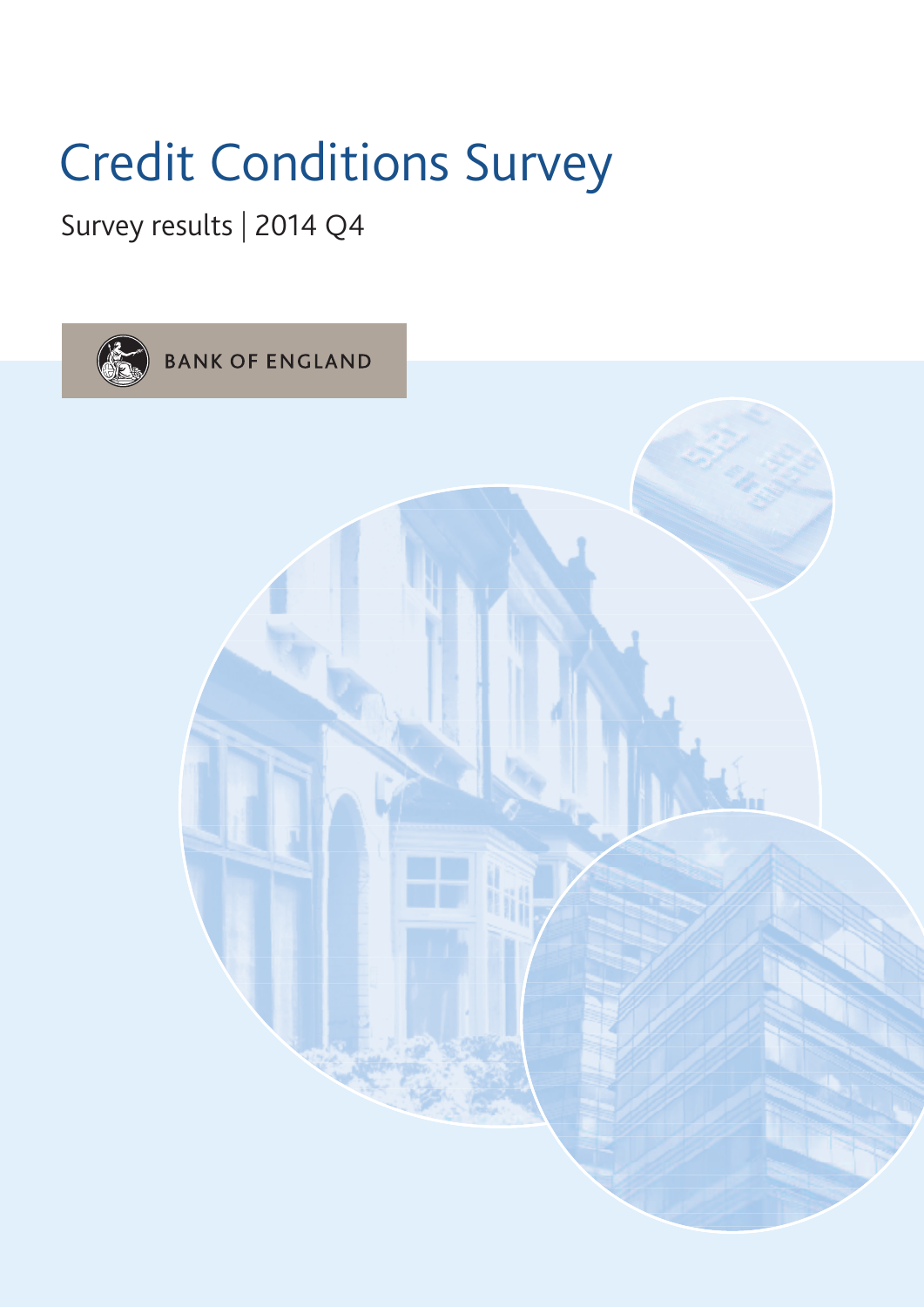

2014 Q4

As part of its mission to maintain monetary stability and financial stability, the Bank needs to understand trends and developments in credit conditions. This quarterly survey of bank and building society lenders is an input to this work. Lenders are asked about the past three months and the coming three months. The survey covers secured and unsecured lending to households; and lending to non-financial corporations, small businesses, and to non-bank financial firms. Along with various data sources and discussions between the major UK lenders and Bank staff, this survey serves as an input into the quarterly *Trends in Lending* publication which presents the Bank of England's assessment of the latest trends in lending to the UK economy.

This report presents the results of the 2014 Q4 survey. The 2014 Q4 survey was conducted between 10 November and 1 December 2014.

Additional background information on the survey can be found in the 2007 Q3 *Quarterly Bulletin* article 'The Bank of England Credit Conditions Survey'.

This report, covering the results of the 2014 Q4 survey, and copies of the questionnaires are available on the Bank's website at **www.bankofengland.co.uk/publications/Pages/other/monetary/creditconditions.aspx.**

The publication dates in 2015 for future *Credit Conditions Surveys* are: 2015 Q1 survey on 8 April 2015.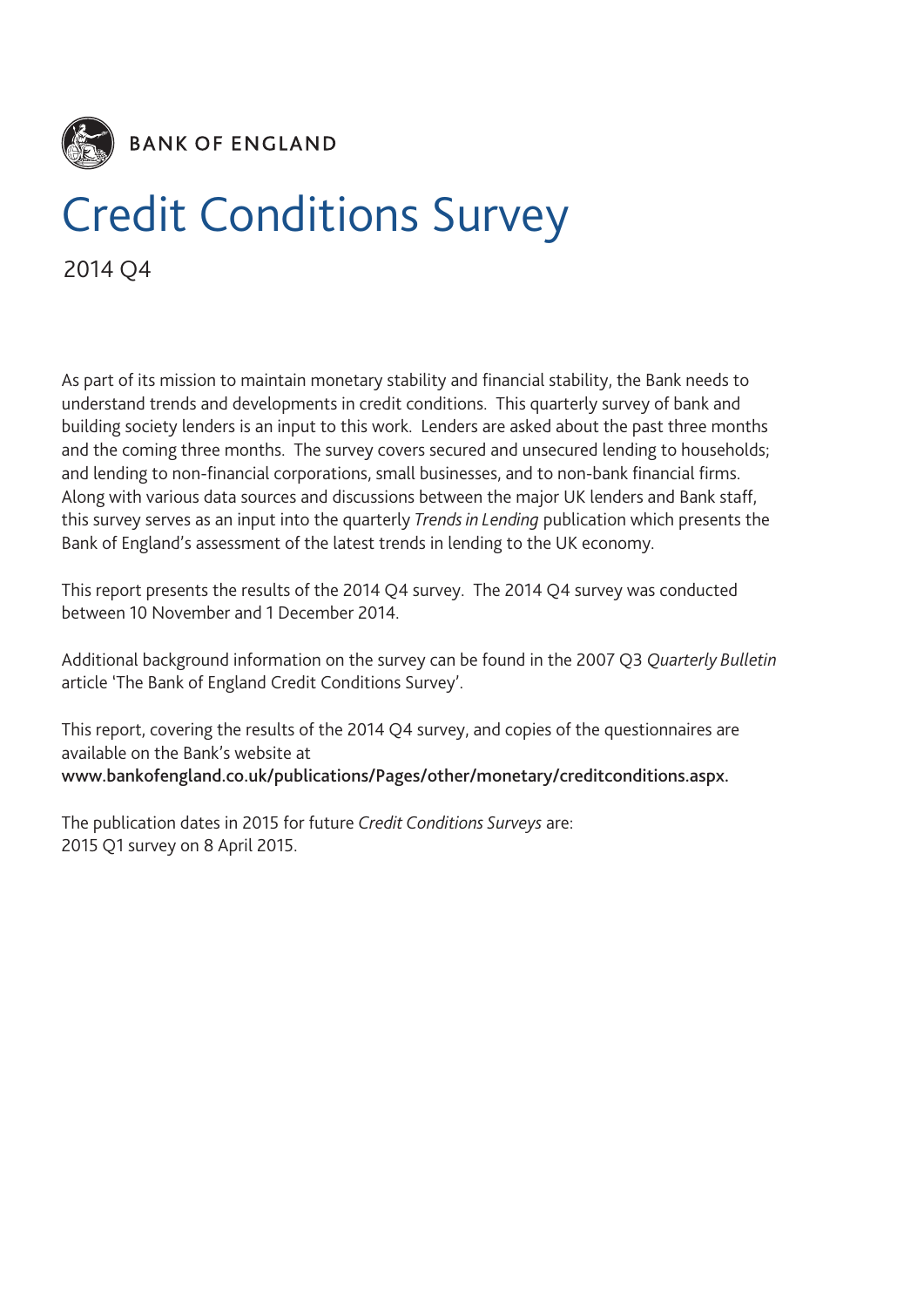

## 2014 Q4

### **Supply**

- The availability of secured credit to households was reported to have risen slightly in the three months to early December 2014, having fallen significantly in Q3. Lenders expected availability to be unchanged over the next three months.
- Lenders reported that the availability of unsecured credit to households increased in 2014 Q4, with a further slight increase anticipated in 2015 Q1.
- The overall availability of credit to the corporate sector was unchanged in Q4 according to lenders, and was expected to remain unchanged in Q1.

### **Demand**

- Demand for secured lending for house purchase was reported to have decreased significantly in 2014 Q4, compared with lenders' expectations of a rise. Lenders expected demand to increase slightly over the next three months.
- Lenders reported that demand for both credit card lending and other unsecured lending products, such as personal loans, increased significantly in Q4. Further increases in demand were anticipated in 2015 Q1.
- While demand for credit from small businesses was reported to have decreased in Q4, demand from medium-sized companies increased significantly. Demand for credit from large corporates increased slightly in 2014 Q4.

### **Loan pricing**

- Lenders reported that overall spreads on secured lending to households relative to Bank Rate or the appropriate swap rate — narrowed significantly in 2014 Q4. And spreads were expected to narrow further in 2015 Q1.
- Spreads on other unsecured lending products narrowed significantly in Q4, but were expected to remain unchanged in Q1.
- Spreads on lending to small businesses were unchanged in Q4, while spreads for medium-sized companies and large corporates narrowed significantly. These trends were expected to continue over the next three months.

### **Defaults**

- Lenders reported that default rates on secured loans to households fell significantly in 2014 Q4, and a further significant fall was anticipated in 2015 Q1. Losses given default on secured loans to households also decreased in Q4 and were expected to decrease slightly further in Q1.
- Default rates on credit card lending fell significantly in Q4, while default rates on other unsecured lending were unchanged. Losses given default on credit card lending rose significantly in Q4, and rose slightly on other unsecured lending.
- Default rates on corporate lending fell in Q4, particularly on lending to small businesses. Losses given default were unchanged in Q4 for small businesses, but fell for medium-sized companies and large corporates.

This report presents the results of the 2014 Q4 survey. The 2014 Q4 survey was conducted between 10 November and 1 December 2014. The results are based on lenders' own responses to the survey. They do not necessarily reflect the Bank's views on credit conditions. To calculate aggregate results, each lender is assigned a score based on their response. Lenders who report that credit conditions have changed 'a lot' are assigned twice the score of those who report that conditions have changed 'a little'. These scores are then weighted by lenders' market shares. The results are analysed by calculating 'net percentage balances' — the difference

between the weighted balance of lenders reporting that, for example, demand was higher/lower or terms and conditions were tighter/looser. The net percentage balances are scaled to lie between ±100.

This report, and copies of the questionnaires are available on the Bank's website at

[www.bankofengland.co.uk/publications/Pages/other/monetary/](http://www.bankofengland.co.uk/publications/Pages/other/monetary/creditconditions.aspx) [creditconditions.aspx.](http://www.bankofengland.co.uk/publications/Pages/other/monetary/creditconditions.aspx)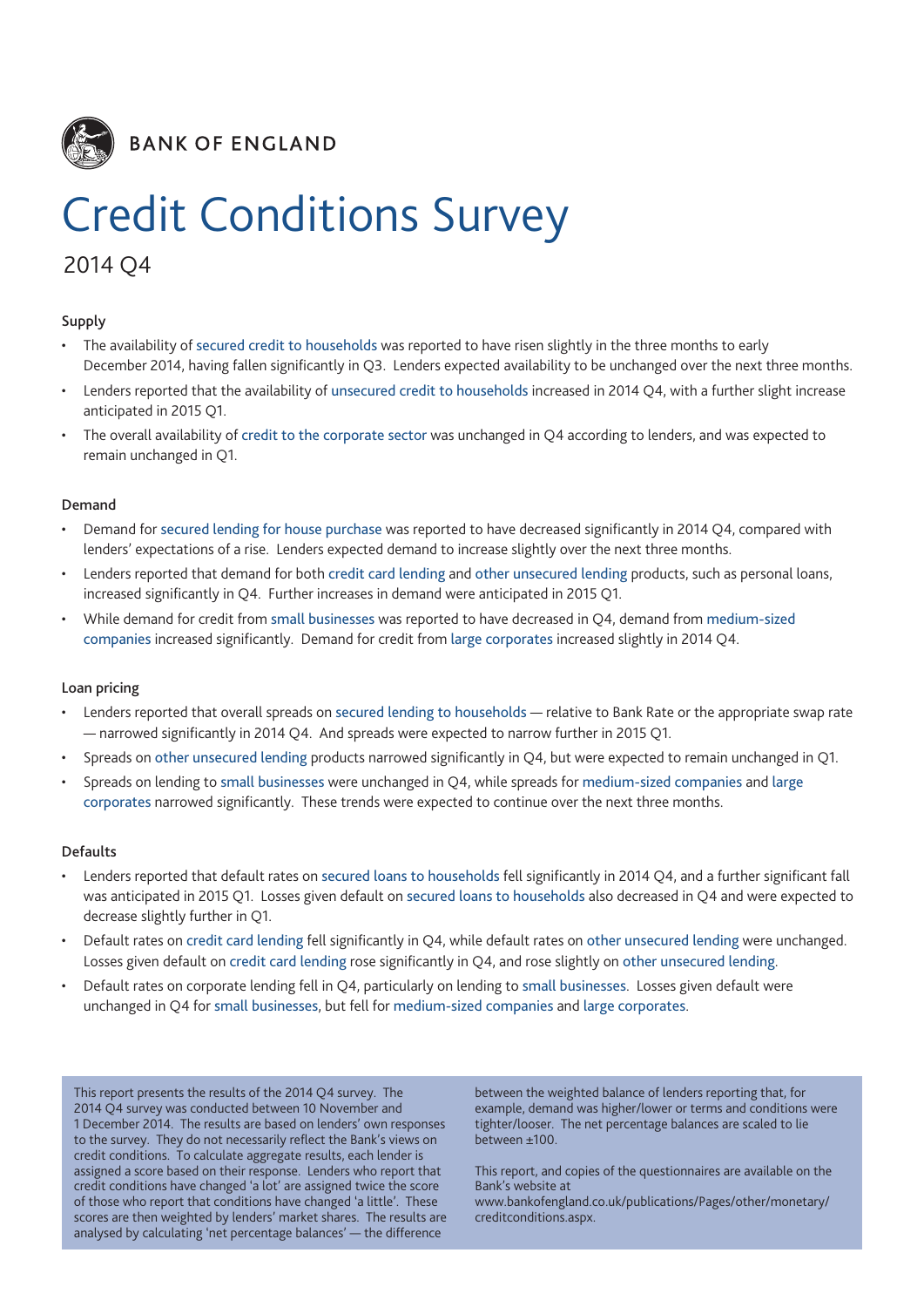The overall availability of secured credit to households was reported to have risen slightly in the three months to early December, having fallen significantly in Q3. Lenders expected availability to be unchanged in 2015 Q1. Although overall secured credit availability increased in Q4, lenders reported less willingness to lend at loan to value ratios above 90%, and maximum loan to income ratios fell significantly. Demand for secured lending for house purchase was reported to have fallen significantly in Q4, but was expected to increase slightly in Q1. Spreads on secured lending tightened significantly in Q4 and a further tightening was anticipated in Q1. Secured loan performance was again reported to have improved in Q4.

The availability of unsecured household credit increased again in 2014 Q4. Demand increased significantly for both credit card lending and other unsecured lending products such as personal loans. These net percentage balances were both at their highest since the *Credit Conditions Survey* began in 2007 Q2. Spreads on other unsecured lending tightened significantly in Q4.

Overall corporate credit availability was unchanged in 2014 Q4, although availability was reported to have increased for large corporates. Spreads on corporate lending were again unchanged for small businesses, but tightened significantly for medium-sized companies and large corporates in Q4. Lenders reported that demand for credit from small businesses fell, but demand from medium-sized companies increased significantly, and increased slightly from large corporates. Corporate loan performance improved across all company sizes in Q4.



<sup>(</sup>a) Net percentage balances are calculated by weighting together the responses of those lenders<br>who answered the question. The blue bars show the responses over the previous<br>three months. The red diamonds show the expectat Expectations balances have been moved forward one quarter so that they can be compared with the actual outturns in the following quarter. (b) A positive balance indicates that more secured credit is available.

The 2014 Q4 *Credit Conditions Survey* was conducted between 10 November and 1 December 2014.

#### **Secured lending to households**

According to lenders, the availability of secured credit to households rose slightly in the three months to early December, having fallen significantly in the previous three months (**Chart 1**). Lenders expected the availability of secured credit to be unchanged in 2015 Q1.

While the overall availability of secured credit increased slightly, lenders reported that they had again become less willing to lend at loan to value (LTV) ratios above 90% in 2014 Q4. Maximum LTV ratios were reported to be unchanged, but maximum loan to income (LTI) ratios fell significantly in Q4, and LTI ratios were expected to fall slightly further in Q1. Some lenders commented that they had introduced policies which restrict lending at high LTI ratios for specific types of borrowing.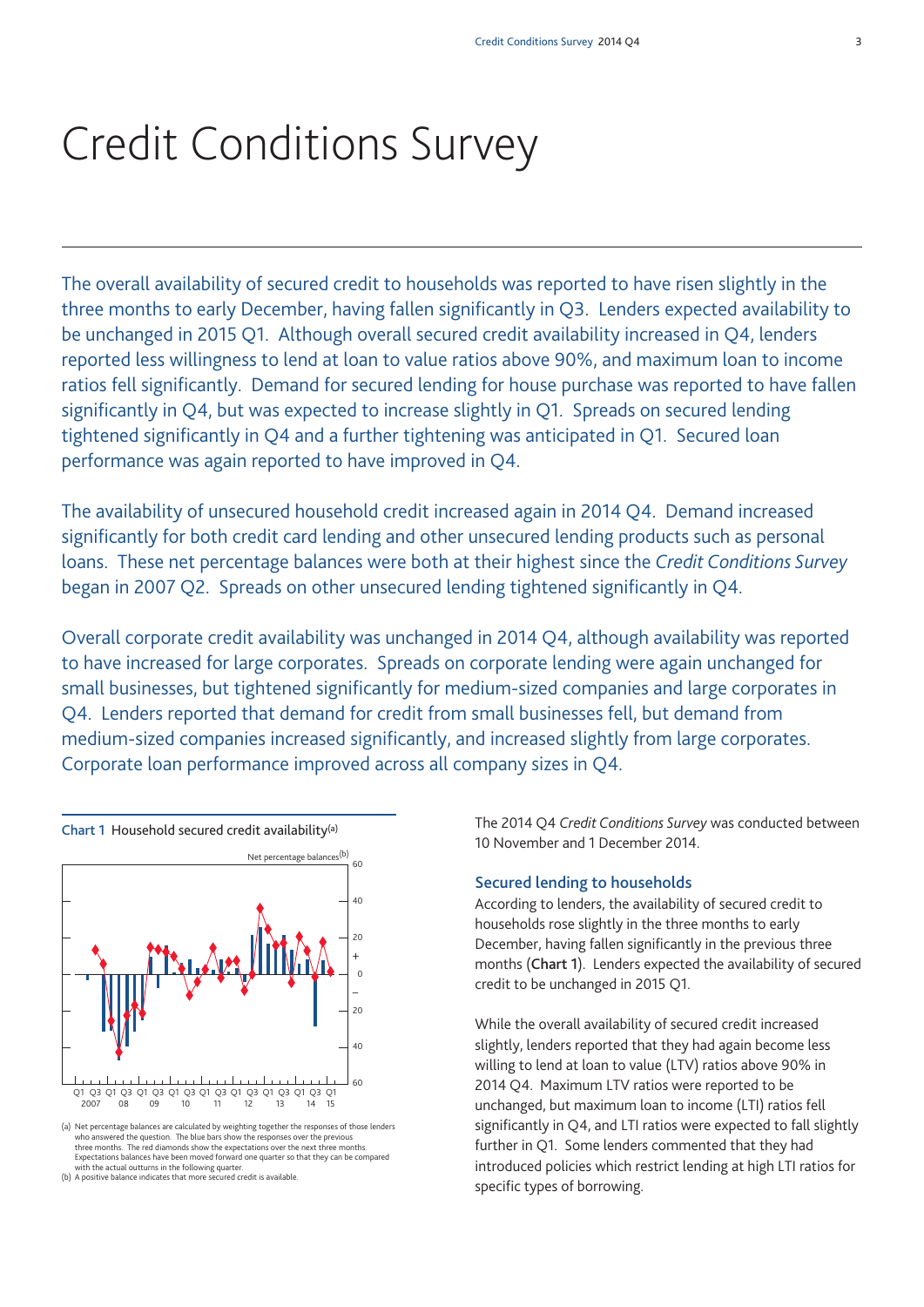**Chart 2** Credit scoring criteria and the proportion of applications being approved for secured lending to households(a)



(a) See footnote (a) to **Chart 1**. (b) For credit scoring, a positive balance indicates a loosening in credit scoring criteria. For loan approvals, a positive balance indicates an increase in the loan approval rate.









<sup>(</sup>a) See footnote (a) to **Chart 1**.

The proportion of household loan applications being approved fell slightly in 2014 Q4, compared with lenders' expectations of a rise (**Chart 2**). This was despite credit scoring criteria for granting household loan applications being unchanged. The average credit quality of new secured lending was also reported to be unchanged. Lenders expected that approval rates would increase slightly in Q1.

Demand for secured lending for house purchase was reported to have fallen significantly in Q4 (**Chart 3**), compared with lenders' expectations of a rise. The net percentage demand balance was the lowest since 2008 Q3. A significant fall in demand was reported both for prime lending and buy-to-let lending. Demand for secured lending for house purchase was expected to increase slightly in Q1 however. Similarly, demand for secured lending for remortgaging fell in Q4, but was expected to increase in Q1.

Spreads on secured lending rates to households — relative to Bank Rate or the relevant swap rate — narrowed significantly in 2014 Q4 (**Chart 4**). This was the ninth successive quarter where spreads were reported to have narrowed. The narrowing in spreads in Q4 came at the same time as a significant fall in banks' internal transfer prices, as reported in the 2014 Q4 *Bank Liabilities Survey*.<sup>(1)</sup> Fees charged on secured lending also fell in Q4. Many lenders noted that the compression of spreads reflected an increase in market competition. Lenders expected a further narrowing in mortgage spreads over the next three months.

For the sixth consecutive quarter, lenders reported a significant fall in default rates on secured loans in Q4. Losses given default on secured loans also fell in Q4. A further improvement in secured household loan performance was expected in 2015 Q1.

### **Unsecured lending to households**

Lenders reported that the total amount of unsecured credit made available to households increased in 2014 Q4. This was reported to be driven primarily by a changing appetite for risk. Lenders expected a further slight rise in availability in 2015 Q1, largely driven by market share objectives.

For credit card lending, demand was reported to have increased significantly in 2014 Q4 (**Chart 5**). The net percentage balance was the highest since the *Credit Conditions Survey* began in 2007 Q2. Another significant increase in demand was expected in 2015 Q1. Some lenders attributed the rise in demand to successful marketing campaigns and product enhancements. The availability of credit card lending appeared to increase in Q4: credit scoring criteria loosened

<sup>(</sup>b) Spreads are over Bank Rate for variable-rate mortgages and the relevant swap rate for fixed-rate mortgages. (c) A positive balance indicates that spreads have fallen such that, all else being equal, it is

cheaper for households to borrow.

<sup>(1)</sup> See the 2014 Q4 *Bank Liabilities Survey* [for more details, available at](www.bankofengland.co.uk/publications/Documents/other/monetary/bls/2015/bankliabilitiessurveyq4.pdf) [www.bankofengland.co.uk/](www.bankofengland.co.uk/publications/Documents/other/monetary/bls/2015/bankliabilitiessurveyq4.pdf)publications/Documents/other/monetary/bls/bls14q4.pdf.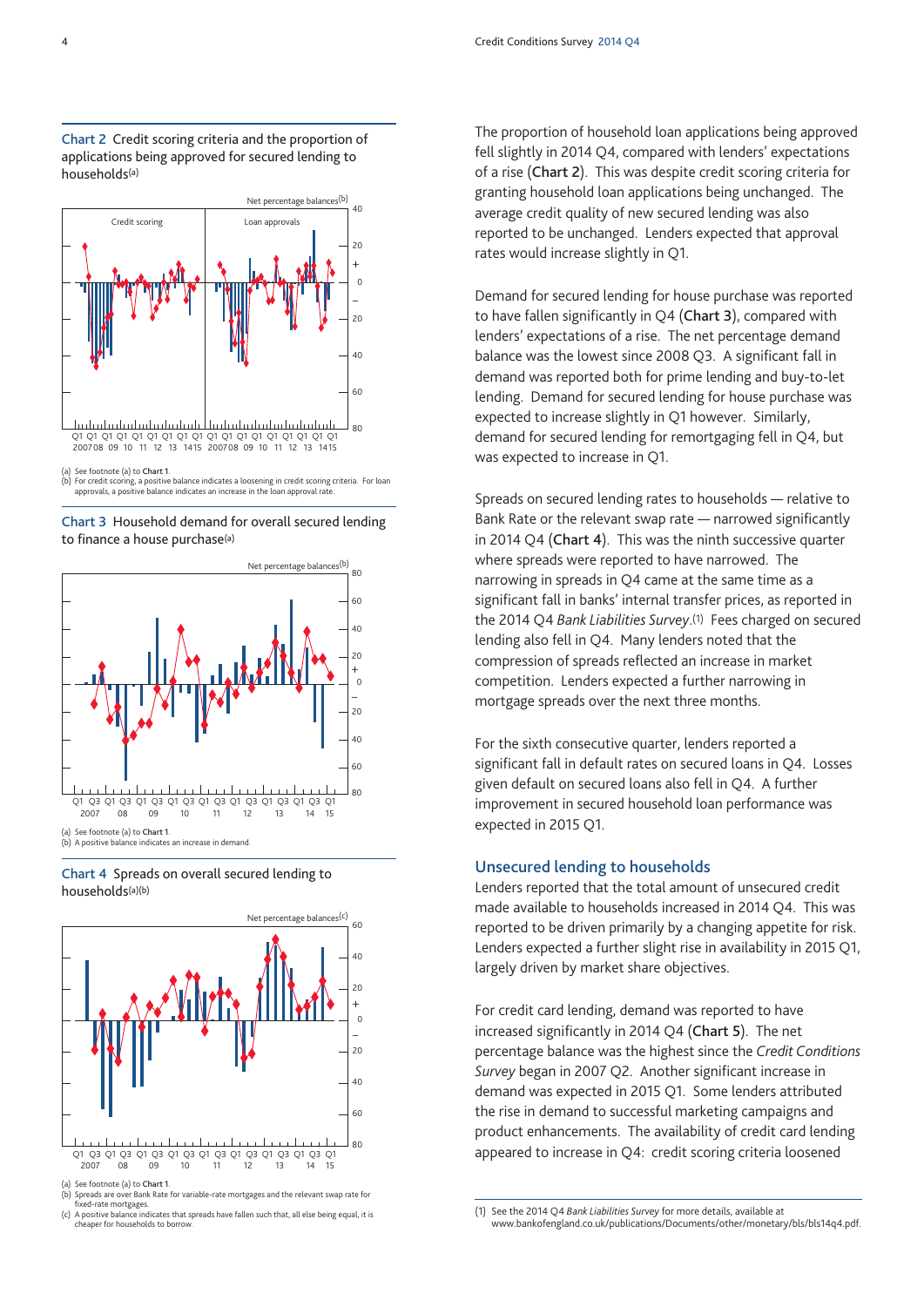**Chart 5** Household demand for unsecured lending(a)









(b) Spreads are over Bank Rate or the relevant swap rate. (c) A positive balance indicates that spreads have fallen such that, all else being equal, it is **common change in the most common**<br>eaper for households to borrow



**Chart 7** Corporate credit availability by firm size(a)

and the proportion of applications being approved increased. At the same time, lenders reported a significant decline in the credit quality of new credit card lending.

Lenders also reported that demand for other unsecured lending products, such as personal loans, increased significantly in Q4 (**Chart 5**). As with credit card lending, the net percentage balance was the highest since the *Credit Conditions Survey* began. Another increase in demand was expected in Q1. Some lenders attributed the pickup in demand to lower pricing; spreads narrowed significantly in Q4 (**Chart 6**). Credit scoring criteria loosened significantly and the proportion of applications being approved increased. The average credit quality of new lending was unchanged.

Default rates on credit card lending fell significantly in Q4, while default rates on other unsecured lending products were unchanged. Losses given default on credit cards rose significantly in Q4, and rose slightly on other unsecured lending products.

#### **Lending to corporates and small businesses**

Overall credit availability to the corporate sector was reported to have been unchanged in 2014 Q4. Availability was expected to remain unchanged in 2015 Q1, with market share objectives pushing up on availability and a weaker economic outlook expected to push down. Within the corporate sector, the availability of credit to the commercial real estate sector was unchanged in Q4, and was expected to remain unchanged in Q1.

In terms of credit availability by firm size, lenders reported that availability for small and medium-sized businesses was unchanged in 2014 Q4, but increased for large corporates(1) (**Chart 7**). Lenders expected credit availability for small firms to decrease in 2015 Q1, whilst credit availability for medium-sized and large corporates was expected to be broadly unchanged. The proportion of loan applications being approved was unchanged in Q4, and expected to remain so in Q1 across all company sizes.

As has been the case for much of the past two years, lenders reported that spreads on loans to medium-sized companies and large corporates fell significantly in 2014 Q4, while spreads on loans to small businesses were unchanged (**Chart 8**). The fall in spreads for medium-sized companies and large corporates in Q4 was attributed to increased competition among lenders. Fees and commissions decreased in Q4 for businesses of all sizes, but the most significant falls were for medium-sized companies and for large corporates.

<sup>(1)</sup> Small businesses are defined as those with an annual turnover of under £1 million. Medium-sized companies are defined as those with an annual turnover of between £1 million and £25 million. Large corporates are defined as those with an annual turnover of more than £25 million.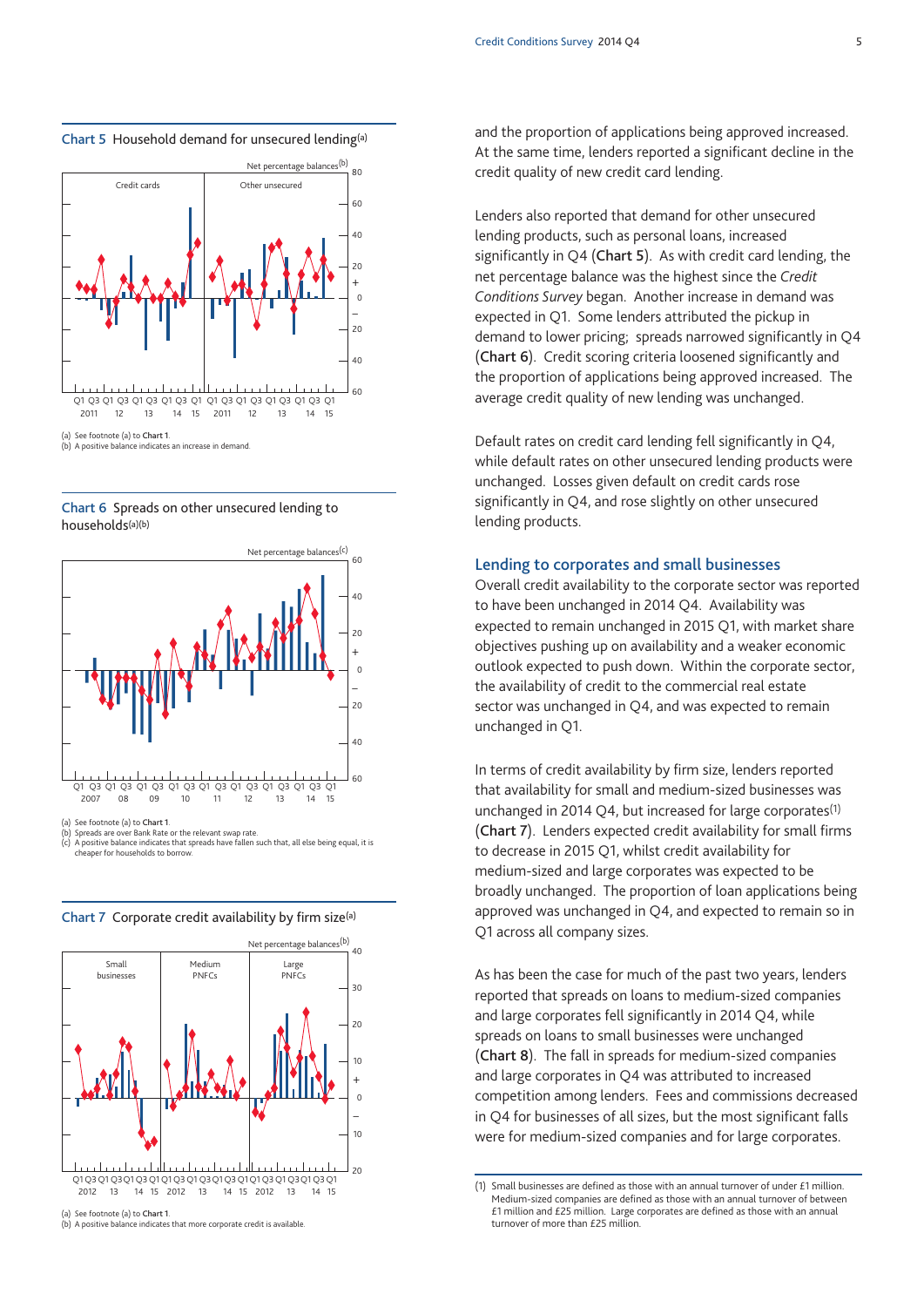



(a) See footnote (a) to **Chart 1**.

(b) Spreads are over Bank Rate or London interbank offered rate (Libor) for small businesses, and over Libor for medium-sized companies and large corporates. (c) A positive balance indicates that spreads have fallen such that, all else being equal, it is

cheaper for companies to borrow.





(b) A positive balance indicates an increase in demand.

Developments in the demand for credit also differed by firm size. As in Q3, lenders reported that demand for lending from small businesses fell, but demand from medium-sized companies increased significantly in Q4 (**Chart 9**). Demand also increased slightly from large corporates. Lenders continued to cite mergers and acquisitions and commercial real estate as factors significantly pushing up the demand for lending in Q4. Demand for credit was expected to increase in Q1 for all but small businesses.

Lenders reported that corporate loan performance improved for companies of all sizes in 2014 Q4. For both medium-sized companies and large corporates, default rates and losses given default decreased. Default rates on lending to small businesses decreased significantly, and losses given default were unchanged.

Credit conditions for non-bank financial corporations continued to ease in 2014 Q4, with lenders reporting a further significant narrowing in lending spreads, significant falls in fees and commissions, and an increase in maximum credit lines. A further improvement in credit conditions was expected in Q1. Demand for credit from non-bank financial corporations was unchanged in Q4, but a significant increase was expected in Q1.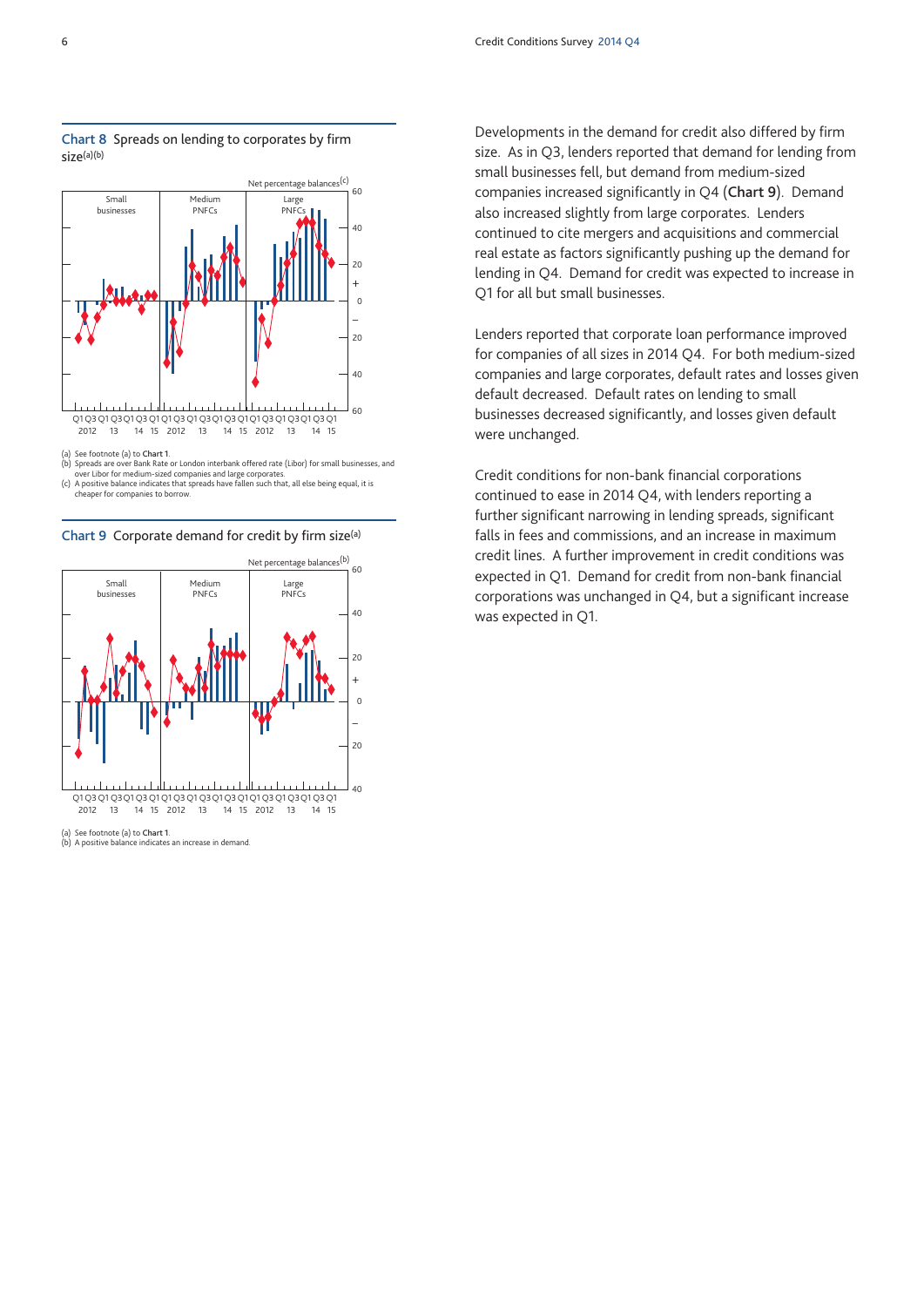## **Annex 1 Secured lending to households questionnaire results**

To calculate aggregate results, each lender is assigned a score based on their response. Lenders who report that credit conditions have changed 'a lot' are assigned twice the score of those who report that conditions have changed 'a little'. These scores are then weighted by lenders' market shares. The results are analysed by calculating 'net percentage balances' — the difference between the weighted balance of lenders reporting that, for example, demand was higher/lower or terms and conditions were tighter/looser. The net percentage balances are scaled to lie between ±100. This annex reports the net percentage balance of respondents for each question in the secured lending questionnaire.

Positive balances indicate that lenders, on balance, reported/expected demand/credit availability/defaults to be higher than over the previous/current three-month period, or that the terms and conditions on which credit was provided became cheaper or looser respectively.

Where the survey balances are discussed, descriptions of a 'significant' change refer to a net percentage balance greater than 20 in absolute terms, and a 'slight' change refers to a net percentage balance of between 5 and 10 in absolute terms. Survey balances between 0 and 5 in absolute terms are described as unchanged.

The first Credit Conditions Survey was conducted in 2007 Q2 and additional questions have been included since 2007 Q4. A full set of results is available in Excel on the Bank's website at

### **www.bankofengland.co.uk/publications/Pages/other/monetary/creditconditions.aspx.**

|                                                                            |                                                      | Net percentage balances <sup>(a)</sup> |                      |                |           |        |                |                |        |        |                |                      |                |
|----------------------------------------------------------------------------|------------------------------------------------------|----------------------------------------|----------------------|----------------|-----------|--------|----------------|----------------|--------|--------|----------------|----------------------|----------------|
|                                                                            |                                                      |                                        |                      | 2012           |           |        | 2013           |                |        | 2014   |                |                      |                |
|                                                                            |                                                      | Q1                                     | Q <sub>2</sub>       | Q <sub>3</sub> | Q4        | Q1     | Q <sub>2</sub> | Q <sub>3</sub> | Q4     | Q1     | Q <sub>2</sub> | Q <sub>3</sub>       | Q <sub>4</sub> |
| How has the availability of secured credit                                 | Past three months                                    | 3.8                                    | $-4.1$               | 21.9           | 26.2      | 17.0   | 17.4           | 21.7           | 13.8   | 5.8    |                | $8.2 - 28.5$         | 7.8            |
| provided to households changed?                                            | Next three months                                    | $-8.7$                                 | 0.1                  | 36.1           | 24.7      | 15.8   | 17.2           | $-4.5$         | 20.7   | 13.0   | $-1.3$         | 17.7                 | 1.5            |
| Factors contributing to changes in                                         |                                                      |                                        |                      |                |           |        |                |                |        |        |                |                      |                |
| credit availability:(b)                                                    |                                                      |                                        |                      |                |           |        |                |                |        |        |                |                      |                |
| changing economic outlook                                                  | Past three months                                    |                                        | $-8.6 - 10.5$        | $-2.8$         | 0.8       | 1.9    | 2.0            | 4.8            | 5.3    | 7.3    | 1.4            | 0.0                  | 0.0            |
|                                                                            | Next three months                                    | $-8.6$                                 | $-9.0$               | 6.9            | 2.6       | 0.0    | 0.0            | 4.8            | 8.9    | 7.6    | 0.0            | 3.2                  | 0.0            |
| market share objectives                                                    | Past three months                                    | $-11.6$                                | 16.9                 | 8.4            | 22.5      | 21.6   | 34.9           | 29.5           | 20.1   | 0.3    | 9.5            | 11.4                 | 4.3            |
|                                                                            | Next three months                                    | $-18.9$                                | 1.1                  | 11.3           | 29.9      | 21.6   | 13.0           | 10.1           | 11.4   | 20.9   | 15.1           | 15.1                 | 11.9           |
| changing appetite for risk                                                 | Past three months                                    | $-7.2$                                 | 1.6                  | 8.1            | 1.8       | 8.3    | 13.1           | $-4.8$         | 11.5   | 14.8   |                | $-2.3 - 25.5$        | 0.0            |
|                                                                            | Next three months                                    | $-18.7$                                | 0.0                  | 1.7            | 16.7      | 0.0    | 6.0            | 11.5           | 11.6   | $-7.3$ | $-9.8$         | 1.5                  | 1.5            |
| tight wholesale funding conditions                                         | Past three months                                    | $-20.0 -20.4$                          |                      | 9.2            | 21.8      | 7.6    | 3.9            | 0.0            | 0.0    | 0.0    | 2.3            | 0.0                  | $-2.2$         |
|                                                                            | Next three months -20.8 -18.3                        |                                        |                      | $-5.3$         | 5.8       | 3.8    | 1.8            | 0.0            | $-2.7$ | 0.0    | 2.3            | 0.0                  | 2.2            |
| expectations for house prices                                              | Past three months                                    | 1.4                                    |                      | $-1.6 - 10.0$  | $-1.9$    | $-1.8$ | 0.5            | 1.7            | 17.1   | 3.1    |                | $0.7 - 10.1$         | 1.5            |
|                                                                            | Next three months                                    |                                        | $-11.5 - 10.7 - 1.9$ |                | $-1.9$    | $-3.7$ | 7.8            | 1.7            | 18.0   | 6.2    | $-0.3$         | $-0.2$               | 3.6            |
| How has the availability of household secured                              |                                                      |                                        |                      |                |           |        |                |                |        |        |                |                      |                |
| credit to the following types of borrower                                  |                                                      |                                        |                      |                |           |        |                |                |        |        |                |                      |                |
| changed?                                                                   |                                                      |                                        |                      |                |           |        |                |                |        |        |                |                      |                |
| Borrowers with low loan to value ratios                                    | Past three months                                    | 9.8                                    | 5.3                  | 2.7            | 20.4      | 8.9    | 9.3            | 19.5           | 2.9    | 1.4    | 2.7            | $-11.1$              | 0.7            |
| $(75% \text{ or } \text{less})$                                            | Next three months                                    | $-6.3$                                 | 1.2                  | 12.6           | 33.6      | 8.2    | 19.2           | $-8.1$         | 0.0    | 4.4    | 12.0           | 10.8                 | 1.5            |
| Borrowers with high loan to value ratios                                   | Past three months                                    | $-10.7$                                | 4.0                  | 19.6           | 29.0      | 18.7   | 13.8           | 35.3           | 19.1   | 33.8   | 1.3            | $-10.2$              | 0.4            |
| (more than 75%)                                                            | Next three months                                    |                                        | $-8.6 -23.7$         |                | 15.2 33.6 | 9.1    | 20.8           | $-2.0$         | 28.4   | 8.6    | 5.7            | 1.3                  | 3.6            |
| Have you become more willing to lend to                                    |                                                      |                                        |                      |                |           |        | 18.1           | 2.4            | 18.0   | 44.9   |                | $15.3 - 14.2 - 18.9$ |                |
| borrowers with housing equity less than 10%<br>of the value of their home? | Next three months n.a.** n.a.** n.a.** n.a.** n.a.** |                                        |                      |                |           |        | 19.7           | 10.8           | 24.6   | 14.1   | $-4.3$         | $-7.1$               | 0.0            |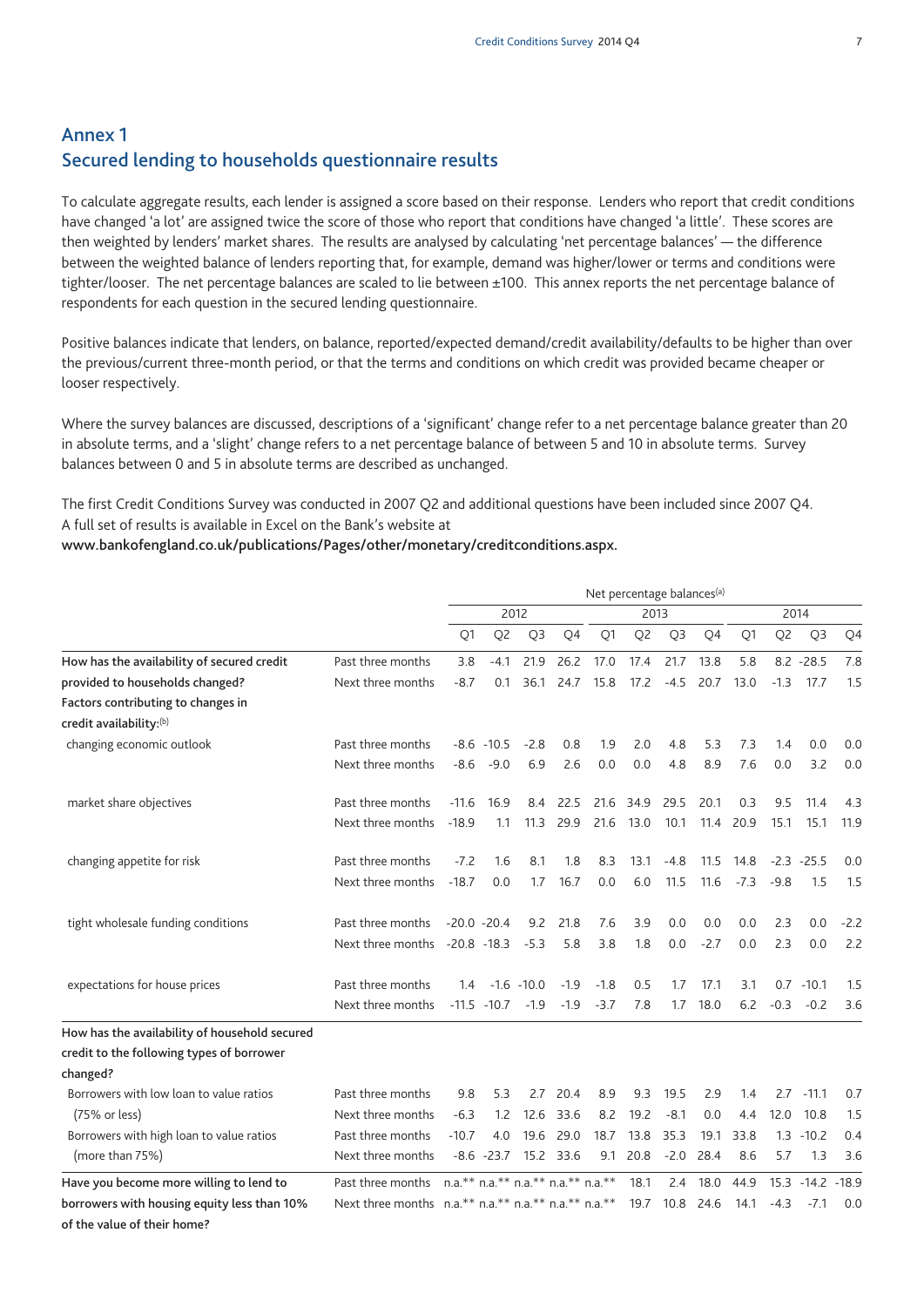|                                               |                                        | Net percentage balances <sup>(a)</sup><br>2012 |                                |                 |                 |              |                |                |                                                                   |                    |                  |               |              |  |
|-----------------------------------------------|----------------------------------------|------------------------------------------------|--------------------------------|-----------------|-----------------|--------------|----------------|----------------|-------------------------------------------------------------------|--------------------|------------------|---------------|--------------|--|
|                                               |                                        |                                                |                                |                 | 2013            |              | 2014           |                |                                                                   |                    |                  |               |              |  |
|                                               |                                        | Q1                                             | Q <sub>2</sub>                 | Q <sub>3</sub>  | Q4              | Q1           | Q <sub>2</sub> | Q <sub>3</sub> | Q <sub>4</sub>                                                    | Q1                 | Q <sub>2</sub>   | Q3            | Q4           |  |
| How have credit scoring criteria for granting | Past three months                      | $-10.1$                                        | $-2.8$                         | $-11.4$         | 4.7             | $-4.2$       | 0.0            | $-3.1$         | 10.5                                                              | 5.5                | $-0.6$           | $-17.9$       | 0.0          |  |
| loan applications by households changed?      | Next three months                      | $-14.3$                                        | $-9.9$                         | 0.0             | $-9.3$          | 5.3          | 1.5            | 9.8            | 6.4                                                               | $-9.7$             | $-1.6$           | $-3.1$        | 1.7          |  |
| How has the proportion of household loan      | Past three months                      |                                                | $-17.8 - 26.2$                 | $-0.9$          | $-1.9$          | $-6.6$       | 10.5           | 14.2           | 28.7                                                              | $-11.0$            |                  | $0.7 - 15.6$  | $-9.4$       |  |
| applications being approved changed?          | Next three months                      |                                                | $-2.6 -24.1$                   | 6.2             | 1.9             | 9.2          | 3.1            | 9.2            |                                                                   | $-2.0 -24.8 -20.6$ |                  | 10.8          | 5.2          |  |
| How has the average credit quality of new     | Past three months                      | 2.7                                            | 12.1                           | 8.1             | 9.3             | $-15.6$      | 8.0            | 10.1           | 13.2                                                              | 5.1                | $-6.8$           | 0.7           | $-1.4$       |  |
| secured lending to households changed?(c)     | Next three months                      | 24.5                                           | 18.8                           | 0.0             | 9.3             | $-7.8$       | $-6.0$         |                | $0.0 - 10.3 - 18.3$                                               |                    | 8.5              | $-3.7$        | $-2.1$       |  |
| How has the default rate on secured loans to  | Past three months                      | $-8.4$                                         | $-7.0$                         | $-8.4$          | $-9.3$          | 1.4          |                |                | $-2.4$ $-26.2$ $-44.9$ $-39.7$ $-34.1$ $-30.8$ $-33.8$            |                    |                  |               |              |  |
| households changed?                           | Next three months                      | $-3.3$                                         | 1.5                            | 1.7             | 3.7             | 6.6          |                |                | 3.8 -14.6 -26.3 -19.1 -16.3 -20.3 -20.3                           |                    |                  |               |              |  |
| How have losses given default on              | Past three months                      | $-8.0$                                         | 3.6                            | $-4.0$          | 5.0             | $-8.1$       |                |                | 1.4 -37.6 -51.0 -48.4 -12.4 -27.1 -15.2                           |                    |                  |               |              |  |
| secured loans to households changed?          | Next three months                      | 22.4                                           | 1.5                            | 1.7             | 1.8             | $-7.6$       |                |                | $-8.0 -32.4 -46.0 -42.9$                                          |                    |                  | $-6.3 -26.7$  | $-5.9$       |  |
| How has demand for secured lending for house  | Past three months                      | 16.2                                           | 28.4                           | 7.7             | 19.6            | 6.4          | 43.5           | 29.6           | 62.0                                                              | 11.2               |                  | 26.8 -27.4    | $-46.1$      |  |
| purchase from households changed?             | Next three months                      | 12.5                                           | $-2.3$                         | 8.8             | 15.3            | 30.4         | 20.9           | 8.6            | $-2.3$                                                            | 38.5               | 18.1             | 19.0          | 6.3          |  |
| of which: demand for prime lending            | Past three months                      | 11.8                                           | 38.3                           | 8.6             | 17.7            | 6.4          | 43.5           | 27.9           | 62.0                                                              | 27.8               |                  | $27.5 - 22.0$ | $-38.8$      |  |
|                                               | Next three months                      | 12.5                                           | $-2.3$                         | 8.8             | 17.2            | 30.8         | 19.8           | 14.7           | $-2.3$                                                            | 38.5               | 18.1             | 17.4          | 6.3          |  |
|                                               |                                        |                                                |                                |                 |                 |              |                |                |                                                                   |                    |                  |               |              |  |
| of which: demand for buy-to-let lending       | Past three months                      | $-5.3$                                         | $-1.6$                         | $-9.2$          | 12.6            | 7.6          | 35.3           | 26.0           | 25.2                                                              | 0.6                | $-4.0$           | 6.9           | $-30.0$      |  |
|                                               | Next three months                      | 19.8                                           | 4.0                            | 13.5            | 13.7            | 22.8         | 18.2           | 14.7           | 18.5                                                              | 8.6                | 15.7             | 9.0           | 1.5          |  |
| of which: demand for other lending            | Past three months                      | $n.a.*$                                        |                                |                 |                 |              |                |                | n.a.* n.a.* n.a.* n.a.* n.a.* n.a.* n.a.* n.a.* n.a.*             |                    |                  | $n.a.*$       | $n.a.*$      |  |
|                                               | Next three months                      | $n.a.*$                                        | $n.a.*$                        | $n.a.*$         | $n.a.*$ $n.a.*$ |              |                | $n.a.* n.a.*$  | $n.a.*$                                                           | $n.a.*$            | $n.a.*$          | $n.a.*$       | $n.a.*$      |  |
| How has demand for secured lending for        | Past three months                      | 5.6                                            | 9.9                            | $-18.1$         | 18.5            | 14.5         | 40.9           | 25.3           | 33.1                                                              | $-5.2$             |                  | 25.7 - 28.8   | $-19.1$      |  |
| remortgaging from households changed?         | Next three months                      | 9.6                                            | 8.7                            | $-0.3$          | 17.2            | 31.2         | 6.7            | 11.0           | 1.0                                                               | 26.8               | 5.0              | 25.0          | 10.1         |  |
| How have overall secured lending spreads      | Past three months                      |                                                | $-29.0 -32.5$                  | $-10.1$         | 27.5            | 50.0         | 48.1           | 38.4           | 33.4                                                              | 6.4                | 13.5             | 14.9          | 47.0         |  |
| changed?                                      | Next three months                      |                                                | $-23.7 -21.1$                  | 21.7            | 39.1            | 51.8         | 40.7           | 22.8           | 7.0                                                               | 9.4                | 15.0             | 25.4          | 10.5         |  |
|                                               |                                        |                                                |                                |                 |                 |              |                |                |                                                                   |                    |                  |               |              |  |
| of which: spreads on prime lending            | Past three months<br>Next three months |                                                | $-29.0 -32.5$<br>$-23.7 -21.1$ | $-10.1$<br>21.7 | 28.0<br>43.8    | 50.8<br>51.8 | 48.1<br>47.5   | 38.4<br>22.8   | 33.4<br>7.0                                                       | 6.4<br>9.4         | 13.5<br>15.0     | 14.9<br>26.0  | 47.0<br>10.5 |  |
|                                               |                                        |                                                |                                |                 |                 |              |                |                |                                                                   |                    |                  |               |              |  |
| of which: spreads on buy-to-let lending       | Past three months                      | $-10.6$                                        | $-6.6$                         | 1.9             |                 |              |                |                | 22.3 46.3 43.9 30.6 26.5                                          |                    | $-1.8$ 21.9 24.8 |               | 28.1         |  |
|                                               | Next three months                      | 6.7                                            | $-6.9$                         |                 |                 |              |                |                | 12.7 31.9 25.7 34.9 15.0 -3.2 12.8 23.6 10.6                      |                    |                  |               | 11.5         |  |
|                                               |                                        |                                                |                                |                 |                 |              |                |                |                                                                   |                    |                  |               |              |  |
| of which: spreads on other lending            | Past three months                      |                                                |                                |                 |                 |              |                |                | n.a.* n.a.* n.a.* n.a.* n.a.* n.a.* n.a.* n.a.* n.a.* n.a.* n.a.* |                    |                  |               | $n.a.*$      |  |
|                                               | Next three months                      |                                                |                                |                 |                 |              |                |                | n.a.* n.a.* n.a.* n.a.* n.a.* n.a.* n.a.* n.a.* n.a.* n.a.* n.a.* |                    |                  |               | $n.a.*$      |  |
| How have fees on secured lending changed?     | Past three months                      | 1.4                                            | 0.0                            | 0.0             | $0.0\,$         | $-0.4$       | 1.4            | $-1.9$         | 0.0                                                               |                    | $6.9 - 10.1$     | 0.7           | 17.5         |  |
|                                               | Next three months                      | $-1.6$                                         | 0.0                            | 1.8             | 1.8             | 1.0          | 5.2            | 5.4            | 0.0                                                               | 0.7                | $-1.4$           | 9.5           | 0.7          |  |
| How have maximum loan to value ratios         | Past three months                      | 4.9                                            | 6.4                            | 9.3             | 1.8             | 7.8          | 9.6            | 1.6            | 5.0                                                               | 24.7               | 12.3             | 1.8           | $-0.7$       |  |
| changed?                                      | Next three months                      | $-9.1$                                         | $-1.7$                         | $-0.1$          | 16.1            | 7.8          | 7.6            | 0.1            | 14.4                                                              | 4.0                | 0.7              | 0.0           | 0.0          |  |
| How have maximum loan to income ratios        | Past three months                      | 0.0                                            | 6.8                            | 6.9             | 2.1             | 7.9          | 0.0            | 0.0            | 8.4                                                               | 8.2                | 5.9              |               | $-3.9 -22.0$ |  |
| changed?                                      | Next three months                      | $-8.6$                                         | 0.0                            | 0.0             | 0.0             | 7.9          | 0.0            | 8.4            | 0.0                                                               | 0.0                | $-7.3$           |               | $-1.6 - 5.1$ |  |

\* Data are unpublished for this question as too few responses were received.

\*\* Additional question not asked in survey.

(a) Net percentage balances are calculated by weighting together the responses of those lenders who answered the question by their market shares. Positive balances indicate that lenders, on balance, reported/expected demand/credit availability/defaults to be higher than over the previous/current three-month period, or that the terms and conditions on which credit was provided became cheaper or looser respectively.

(b) A positive balance indicates that the changes in the factors described have served to increase credit availability.

(c) A positive balance indicates an improvement in the credit quality of new borrowing.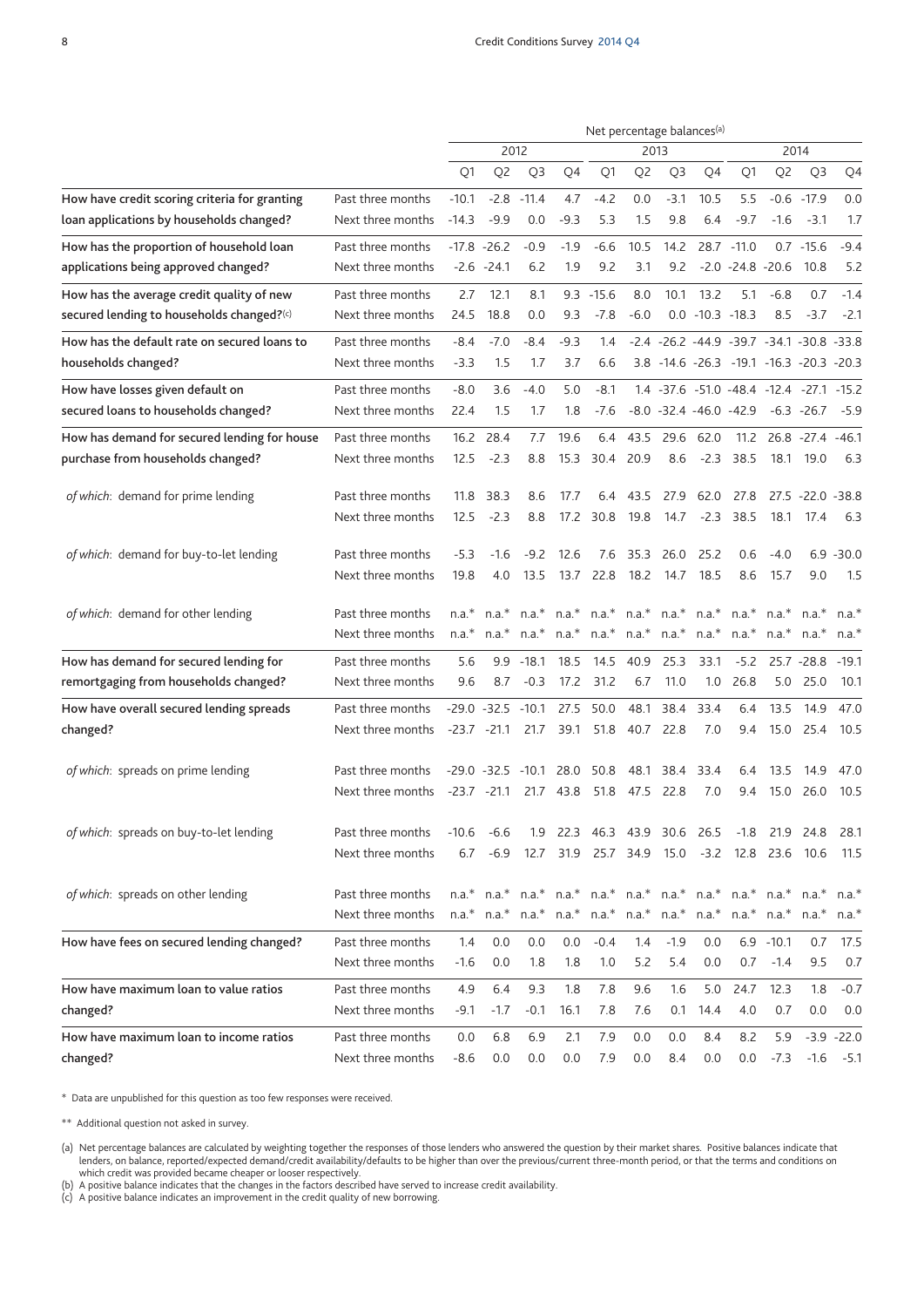## **Annex 2 Unsecured lending to households questionnaire results**

To calculate aggregate results, each lender is assigned a score based on their response. Lenders who report that credit conditions have changed 'a lot' are assigned twice the score of those who report that conditions have changed 'a little'. These scores are then weighted by lenders' market shares. The results are analysed by calculating 'net percentage balances' — the difference between the weighted balance of lenders reporting that, for example, demand was higher/lower or terms and conditions were tighter/looser. The net percentage balances are scaled to lie between ±100. This annex reports the net percentage balance of respondents for each question in the unsecured lending questionnaire.

Positive balances indicate that lenders, on balance, reported/expected demand/credit availability/defaults to be higher than over the previous/current three-month period, or that the terms and conditions on which credit was provided became cheaper or looser respectively.

Where the survey balances are discussed, descriptions of a 'significant' change refer to a net percentage balance greater than 20 in absolute terms, and a 'slight' change refers to a net percentage balance of between 5 and 10 in absolute terms. Survey balances between 0 and 5 in absolute terms are described as unchanged.

The first Credit Conditions Survey was conducted in 2007 Q2. A full set of results is available in Excel on the Bank's website at **www.bankofengland.co.uk/publications/Pages/other/monetary/creditconditions.aspx.**

|                                                             |                   | Net percentage balances <sup>(a)</sup> |                |                |        |               |                |                |                |      |                |                |                |
|-------------------------------------------------------------|-------------------|----------------------------------------|----------------|----------------|--------|---------------|----------------|----------------|----------------|------|----------------|----------------|----------------|
|                                                             |                   |                                        | 2012           |                |        |               | 2013           |                | 2014           |      |                |                |                |
|                                                             |                   | Q1                                     | Q <sub>2</sub> | Q <sub>3</sub> | Q4     | Q1            | Q <sub>2</sub> | Q <sub>3</sub> | Q <sub>4</sub> | Q1   | Q <sub>2</sub> | Q <sub>3</sub> | Q <sub>4</sub> |
| How has the availability of unsecured credit                | Past three months | 4.7                                    | 8.1            | $-4.2$         | 6.6    | 12.7          | 18.1           | 17.2           | 2.6            | 7.4  | 10.8           | 13.6           | 16.7           |
| provided to households changed?                             | Next three months | $-10.4$                                | 5.6            | 6.8            | 14.6   | 14.6          | 26.6           | 19.2           | 17.9           | 5.7  | 7.8            | 17.8           | 8.0            |
| Factors contributing to changes in credit availability: (b) |                   |                                        |                |                |        |               |                |                |                |      |                |                |                |
| changing economic outlook                                   | Past three months | 3.4                                    | $-17$          | 0.0            | 0.0    | 0.0           | 0.0            | 8.3            | 1.1            | 0.7  | 0.0            | 0.0            | 1.4            |
|                                                             | Next three months | $-1.4$                                 | $-2.2$         | $-1.8$         | 0.0    | 0.7           | $-2.2$         | 9.4            | 8.1            | 4.3  | $-1.2$         | 0.4            | 1.4            |
| market share objectives                                     | Past three months | $-1.5$                                 | 76             | $-4.2$         | 6.1    | 8.1           | 1.1            | 11.4           | 0.1            | 6.6  | 0.7            | 12.4           | 6.3            |
|                                                             | Next three months | $-3.5$                                 | 10.7           | 6.8            | 13.1   | 13.5          | 7.6            | 9.3            | 21.9           | 18.3 |                | 16.4 20.0      | 25.8           |
| changing appetite for risk                                  | Past three months | $-0.5$                                 | 7.3            | 1.8            | 5.1    | 5.8           | 8.1            | 2.9            | 1.4            | 13.2 | 6.8            | $-0.9$         | 12.2           |
|                                                             | Next three months | 1.5                                    | 6.1            | 5.8            | 5.8    | 7.4           | 7.5            | 4.1            | 9.4            | 1.8  | 2.0            | $-6.5$         | 6.0            |
| changing cost/availability of funds                         | Past three months | $-0.8$                                 | $-0.7$         | 1.8            | 5.1    | 0.0           | 0.8            | 0.0            | 0.0            | 0.0  | 0.0            | 0.0            | 0.0            |
|                                                             | Next three months | 0.0                                    | $-11.9$        | 1.1            | 4.8    | 0.0           | 5.8            | 0.4            | 0.0            | 0.0  | $-2.0$         | 0.3            | 11.6           |
| How have credit scoring criteria for granting               | Past three months | 5.7                                    | 8.4            | 0.8            | $-0.4$ | 19.2          | 18.4           | 26.2           | 7.6            | 8.0  | 0.9            | 8.4            | 19.2           |
| credit card loan applications by households<br>changed?     | Next three months | 0.8                                    | 3.6            | 5.7            | 13.4   | 17.3          | 16.4           | 20.2           | 17.0           | 13.2 | 14.4           | 6.6            | 2.9            |
| How have credit scoring criteria for granting               | Past three months | $-1.9$                                 | 3.9            | 8.6            |        | $12.7 - 13.8$ | 28.7           | 28.0           | 15.2           | 8.6  | 245            | 20.1           | 29.8           |
| other unsecured loan applications by                        | Next three months | 2.5                                    | 8.6            | 2.7            | $-0.1$ | 19.4          | 32.0           | 28.7           | 13.6           | 25.7 | 22.1           | 9.1            | 15.7           |
| households changed?                                         |                   |                                        |                |                |        |               |                |                |                |      |                |                |                |
| How have credit scoring criteria for granting               | Past three months | 4.7                                    | 7.8            | 1.7            | 1.2    | 15.3          | 19.8           | 26.5           | 8.8            | 8.1  | 4.9            | 10.4           | 21.1           |
| total unsecured loan applications by<br>households changed? | Next three months | 1.0                                    | 4.3            | 5.4            | 11.8   | 17.5          | 18.4           | 21.5           | 16.4           | 15.3 | 15.7           | 7.1            | 5.2            |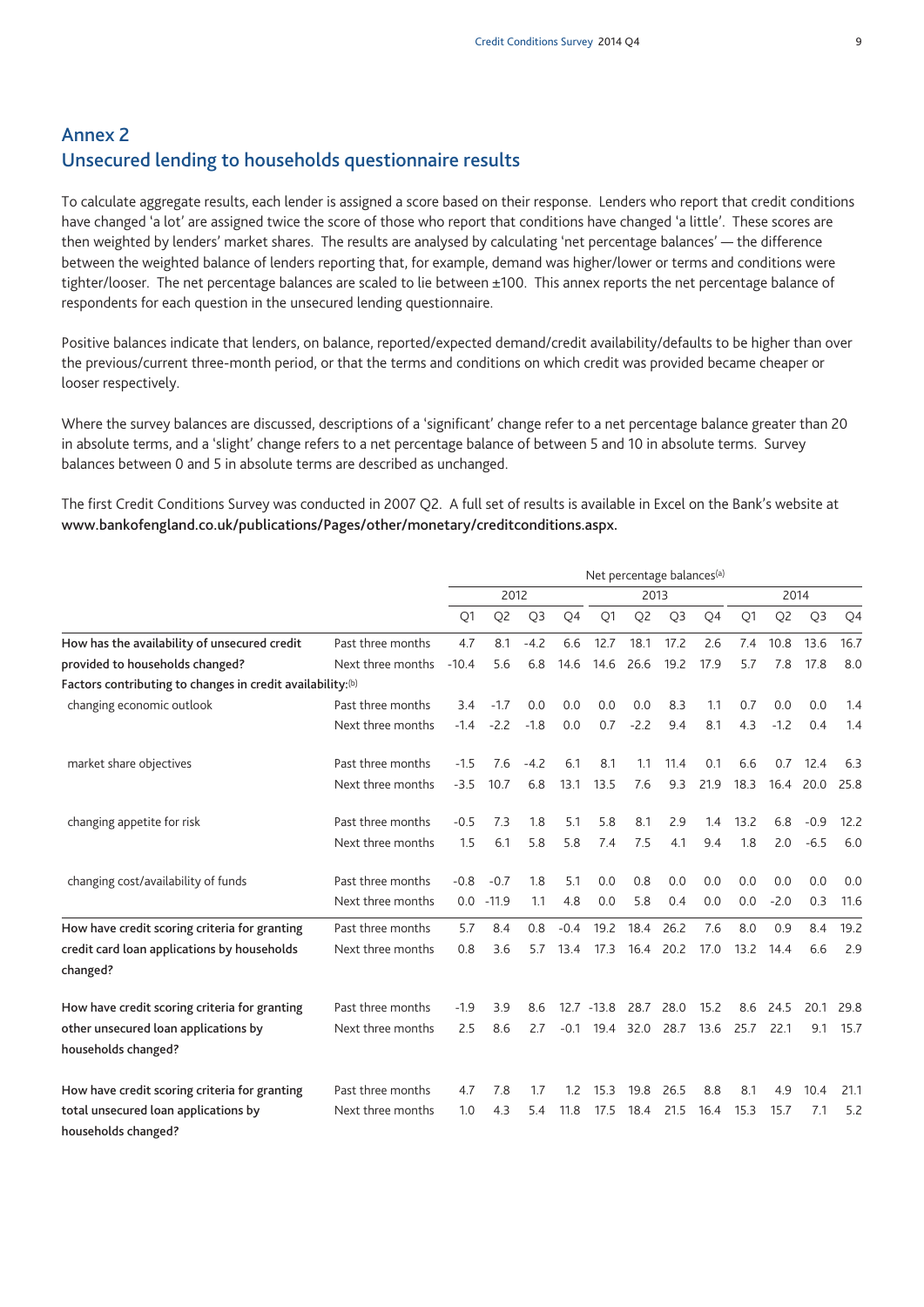|                                                 |                          |           | Net percentage balances <sup>(a)</sup> |                              |                        |        |                     |                |                      |                                |                |                |              |  |  |
|-------------------------------------------------|--------------------------|-----------|----------------------------------------|------------------------------|------------------------|--------|---------------------|----------------|----------------------|--------------------------------|----------------|----------------|--------------|--|--|
|                                                 |                          |           |                                        | 2012                         |                        |        |                     | 2013           |                      | 2014                           |                |                |              |  |  |
|                                                 |                          | Q1        | Q <sub>2</sub>                         | Q <sub>3</sub>               | Q4                     | Q1     | Q <sub>2</sub>      | Q3             | Q <sub>4</sub>       | Q1                             | Q <sub>2</sub> | Q <sub>3</sub> | Q4           |  |  |
| How has the proportion of credit card loan      | Past three months        | 3.8       | $-1.4$                                 | 2.6                          | $-17.4$ 24.4           |        | 19.3                | 24.6           | 8.9                  | 0.4                            | 0.4            | 19.0           | 11.9         |  |  |
| applications from households being approved     | Next three months        | $-7.6$    | $-2.0$                                 | 6.5                          | 22.5                   | 16.5   | 27.9                | 20.2           | 17.0                 | 15.2                           | 14.4           | 12.3           | 2.1          |  |  |
| changed?                                        |                          |           |                                        |                              |                        |        |                     |                |                      |                                |                |                |              |  |  |
| How has the proportion of other unsecured       | Past three months        | 0.3       | $-2.3$                                 | 15.2                         | 20.8                   |        | -5.6 34.5 25.4 22.6 |                |                      | 4.8                            | 25.0           | $-8.2$         | 18.9         |  |  |
| loan applications from households being         | Next three months        | 0.0       | 14.8                                   | 2.7                          | 0.8                    | 26.9   | 34.9                | 20.8           | 13.6                 | 29.0                           | 19.9           | 14.0           | 15.7         |  |  |
| approved changed?                               |                          |           |                                        |                              |                        |        |                     |                |                      |                                |                |                |              |  |  |
| How has the proportion of total unsecured       | Past three months        | 3.4       | $-1.5$                                 |                              | $4.0 - 12.9$           | 20.9   | 21.3                | 24.7           | 11.2                 | 1.2                            | 4.6            | 14.3           | 13.2         |  |  |
| loan applications from households being         | Next three months        | $-6.6$    | 0.1                                    | 6.1                          | 19.9                   | 17.7   |                     | 28.8 20.3      | 16.4                 | 17.5                           | 15.3           | 12.6           | 4.5          |  |  |
| approved changed?                               |                          |           |                                        |                              |                        |        |                     |                |                      |                                |                |                |              |  |  |
| How has the average credit quality of new       | Past three months        | $n.a.***$ | $-6.7$                                 |                              | $2.6 - 10.2$           | $-0.3$ | 3.8                 |                | $6.7 - 11.3 - 13.7$  |                                | $-6.3$         |                | $3.1 - 20.6$ |  |  |
| credit card lending to households changed?(c)   | Next three months n.a.** |           | 7.7                                    | 5.7                          | 8.3                    | $-6.1$ | 0.0                 |                | $-9.4 -8.2 -10.9$    |                                | $-7.9$         | 12.9           | 6.0          |  |  |
| How has the average credit quality of new other | Past three months        | n.a.**    | 5.4                                    | 5.7                          | 4.0                    | 2.7    | 11.6                | $-9.6$         | $-3.3$               | 17.8                           |                | $-3.9 -12.6$   | 3.8          |  |  |
| unsecured lending to households changed?(c)     | Next three months n.a.** |           | $-8.6$                                 | $-2.7$                       | 0.9                    | $-1.0$ | 5.1                 | $-8.9$         | $-1.0$               | $-4.8$                         |                | $2.4 - 10.5$   | 3.8          |  |  |
| How has the average credit quality of new total | Past three months        | $n.a.***$ | $-5.2$                                 | 2.9                          | $-8.6$                 | 0.0    | 4.8                 |                | $4.0 - 10.0$         | $-8.4$                         | $-5.9$         | 0.3            | $-16.2$      |  |  |
| unsecured lending to households changed?(c)     | Next three months n.a.** |           | 5.7                                    | 4.8                          | 7.4                    | $-5.5$ | 0.7                 | -9.4           | $-7.0$               | $-9.9$                         | $-6.1$         | 8.8            | 5.6          |  |  |
| How has the default rate on credit card loans   | Past three months        | $-43.8$   | $-7.1$                                 |                              | $-0.4$ $-17.5$ $-16.2$ |        |                     |                |                      | $-8.6 -23.8 -17.9 -27.7 -27.4$ |                | $-4.4$         | $-24.3$      |  |  |
| to households changed?                          | Next three months        | 6.4       | $-2.2$                                 | $-4.1$                       | -9.1                   | $-7.5$ |                     |                |                      | $-9.5 -8.9 -11.2 -19.6 -12.0$  |                | 17.5           | $-8.7$       |  |  |
|                                                 |                          |           |                                        |                              |                        |        |                     |                |                      |                                |                |                |              |  |  |
| How has the default rate on other unsecured     | Past three months        |           | $-35.9 - 31.7$                         | $-21.7$                      | $-7.5$                 | 0.0    | $-6.4$              | $-6.8$         |                      | $-3.6 -22.6$                   | $-7.2$         | $-3.9$         | 1.8          |  |  |
| loans to households changed?                    | Next three months        | $-12.7$   | 0.0                                    | 0.0                          | 0.0                    | 0.0    | $-6.4$              | 0.0            | 0.0                  | $-4.4$                         | 0.0            | 2.4            | 14.2         |  |  |
| How has the default rate on total unsecured     | Past three months        |           | $-42.8 - 10.2$                         |                              | $-2.9 - 16.3 - 14.3$   |        | $-8.3$              |                |                      | $-21.1 -15.5 -26.8 -23.9$      |                | $-4.3$         | $-19.6$      |  |  |
| loans to households changed?                    | Next three months        |           | $3.9 - 2.0$                            | $-3.6$                       | $-8.0$                 | $-6.7$ | $-9.1$              | $-7.4$         |                      | $-9.4$ $-17.1$ $-10.0$         |                | - 14.8         | $-4.6$       |  |  |
| How have losses given default on credit card    | Past three months        |           | $-21.5 -13.2$                          | 6.8                          | 5.9                    | 1.4    | 9.5                 | 9.8            |                      | $3.7 - 10.9$                   |                | $-3.3 - 19.8$  | 22.8         |  |  |
| loans to households changed?                    | Next three months        | $-7.6$    | $-7.6$                                 | 6.8                          | 7.5                    | 8.3    | 9.5                 | 9.8            | 10.4                 | 0.0                            | 10.6           | $-1.6$         | $-0.7$       |  |  |
|                                                 |                          |           |                                        |                              |                        |        |                     |                |                      |                                |                |                |              |  |  |
| How have losses given default on other          | Past three months        |           |                                        | $0.0 -21.9 -16.0 -0.9 -22.9$ |                        |        | $-9.0$              | $-0.5$         | 0.0                  | 0.0                            | $-2.3$         | $-2.4$         | 5.0          |  |  |
| unsecured loans to households changed?          | Next three months        | $-13.6$   |                                        | $-8.6 - 16.9 - 16.5$         |                        | 0.0    | $-8.1$              | 0.0            | 0.0                  | 0.0                            | 0.0            | $-2.4$         | 0.0          |  |  |
| How have losses given default on total          | Past three months        |           | $-18.7 - 14.3$                         | 4.1                          | 5.1                    | $-1.4$ | 7.1                 | 8.2            | 3.1                  | $-9.1$                         |                | $-3.1 - 16.8$  | 19.6         |  |  |
| unsecured loans to households changed?          | Next three months        |           | $-8.4 -7.7$                            | 4.0                          | 4.7                    | 7.3    | 7.2                 | 8.3            | 8.7                  | 0.0                            | 8.8            | $-1.8$         | $-0.6$       |  |  |
| How has demand for credit card lending          | Past three months        |           | $-10.8 - 16.5$                         | 4.1                          | 27.8                   |        | $2.4 - 32.7$        |                | $-1.9 - 14.5 - 26.7$ |                                | $-6.3$         | 10.6           | 58.3         |  |  |
| from households changed?                        | Next three months        |           | $-1.6$ 12.5                            | 7.3                          | 0.0                    | 11.6   | 0.0                 | 0.0            | 9.7                  | 1.4                            | -2.0           |                | 27.8 35.4    |  |  |
| How has demand for other unsecured              | Past three months        | 16.5      | 18.7                                   | 0.0                          | 34.6                   | $-6.2$ |                     | 5.4 26.4 -23.0 |                      | 11.7                           | 4.0            | 1.8            | 38.7         |  |  |
| lending from households changed?                | Next three months        |           | $4.1 - 17.0$                           | 9.2                          | 32.3                   | 35.1   | 15.8                |                | $-6.5$ 15.3 29.4     |                                | 13.6           | 24.8           | 14.0         |  |  |
|                                                 |                          |           |                                        |                              |                        |        |                     |                |                      |                                |                |                |              |  |  |
| How has demand for total unsecured              | Past three months        | $-7.3$    | $-12.1$                                | 3.6                          | 28.6                   |        | $1.4 -27.6$         |                | $2.7 - 15.9 - 20.2$  |                                | $-4.5$         | 9.1            | 54.8         |  |  |
| lending from households changed?                | Next three months        | $-0.9$    | 8.8                                    | 7.5                          | 3.8                    | 14.3   | 2.1                 |                | $-1.0$ 10.6          | 6.1                            | 0.7            | 27.3           | 31.6         |  |  |
| How have spreads on credit cards                | Past three months        | 2.3       | 0.0                                    | 0.0                          | 0.0                    | 0.0    | 1.0                 | $-9.4$         | $-4.7$               |                                | $0.0 -13.2$    | $-0.4$         | $-5.7$       |  |  |
| changed?                                        | Next three months        | 1.5       | 0.0                                    | 5.7                          | 0.0                    | 0.0    | 5.6                 | $-2.0$         | 0.0                  | $-4.6$                         | $-1.1$         | $-3.9$         | $-1.0$       |  |  |
| How have spreads on other unsecured             | Past three months        | 17.1      |                                        | $5.7 - 13.9$                 | 31.0                   | 11.6   | 21.6                | 37.5           | 34.6                 | 44.3                           | 15.2           | 9.3            | 51.7         |  |  |
| lending products changed?                       | Next three months        | 16.7      | 6.6                                    | 12.6                         | 8.0                    | 25.7   |                     |                |                      | 17.4 23.4 27.0 44.5 30.7       |                | 7.7            | $-2.9$       |  |  |
|                                                 |                          |           |                                        |                              |                        |        |                     |                |                      |                                |                |                |              |  |  |
| How have overall unsecured lending              | Past three months        | 4.2       | 0.7                                    | $-1.6$                       | 3.6                    | 1.4    | 3.7                 | $-1.9$         | 1.8                  | 7.4                            | $-8.4$         | 1.3            | 4.6          |  |  |
| spreads changed?                                | Next three months        | 3.5       | 0.8                                    | 6.5                          | 0.9                    | 3.0    | 7.2                 | 2.1            | 4.5                  | 3.6                            | 4.4            | $-1.9$         | $-1.3$       |  |  |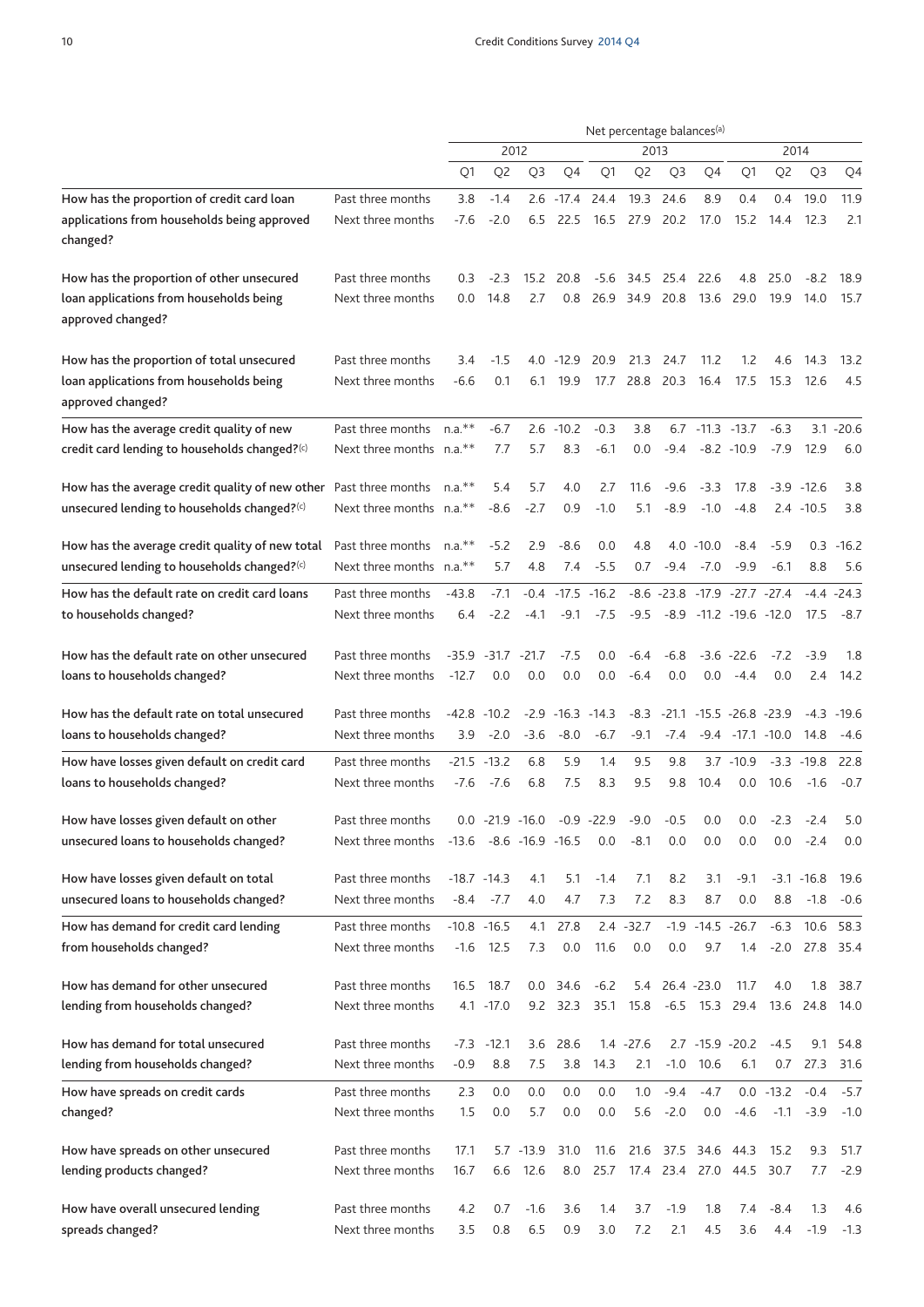|                                          |                   | Net percentage balances <sup>(a)</sup> |                |                |                |                |                |     |                |                |                |                |        |  |
|------------------------------------------|-------------------|----------------------------------------|----------------|----------------|----------------|----------------|----------------|-----|----------------|----------------|----------------|----------------|--------|--|
|                                          |                   |                                        | 2012           |                |                |                | 2013           |     |                | 2014           |                |                |        |  |
|                                          |                   | O <sub>1</sub>                         | O <sub>2</sub> | O <sub>3</sub> | O <sub>4</sub> | O1             | Q <sub>2</sub> | Q3  | O4             | O1             | Q <sub>2</sub> | O <sub>3</sub> | O4     |  |
| How have credit card limits changed?     | Past three months | 20.7                                   | $-22$          | 7.0            | 5.8            | 6.7            | 1.8            | 7.5 | $-13.1$        | 67             | 09             | 6.6            | $-125$ |  |
|                                          | Next three months | 0.8                                    | 13.5           | 5.7            | 6.6            | 0.0            | 9.7            | 0.0 | 0.9            | 0.9            | 8.8            | 7.5            | 8.8    |  |
| How has the minimum proportion of        | Past three months | $-8.0$                                 | 57             | $-123$         | 0.0            | $-14.2$        | -6.6           | 0.0 | 0 <sub>0</sub> | $-6.6$         | 0 <sub>0</sub> | $-6.6$         | 0 Q    |  |
| credit card balances to be paid changed? | Next three months | 0.0                                    | $-6.5$         | 5.7            | 0.0            | 0.0            | 0.0            | 0.0 | 0.0            | 0.0            | 2 Q            | $-6.6$         | 0 Q    |  |
| How have maximum maturities on loans     | Past three months | $-22$                                  | $-23$          | 0 <sub>0</sub> | 0 <sub>0</sub> | 0 <sub>0</sub> | $-0.9$         | 0.7 | $-23$          | 0 <sub>0</sub> | 22             | 0 <sub>0</sub> | 51     |  |
| changed?(d)                              | Next three months | 0.0                                    | 0.0            | 0.0            | 0.0            | $-1.0$         | $-3.0$         | 0.0 | 0.0            | 0.0            | 22             | 0.0            | 5.1    |  |

\*\* Additional question not asked in survey.

(a) Net percentage balances are calculated by weighting together the responses of those lenders who answered the question by their market shares. Positive balances indicate that lenders, on balance, reported/expected demand/credit availability/defaults to be higher than over the previous/current three-month period, or that the terms and conditions on

which credit was provided became cheaper or looser respectively. (b) A positive balance indicates that the changes in the factors described have served to increase credit availability.

(c) A positive balance indicates an improvement in the credit quality of new borrowing.

(d) A positive balance indicates an increase in maximum maturities on new loans. The sign convention was changed in 2009 Q4 and was applied to the back data accordingly.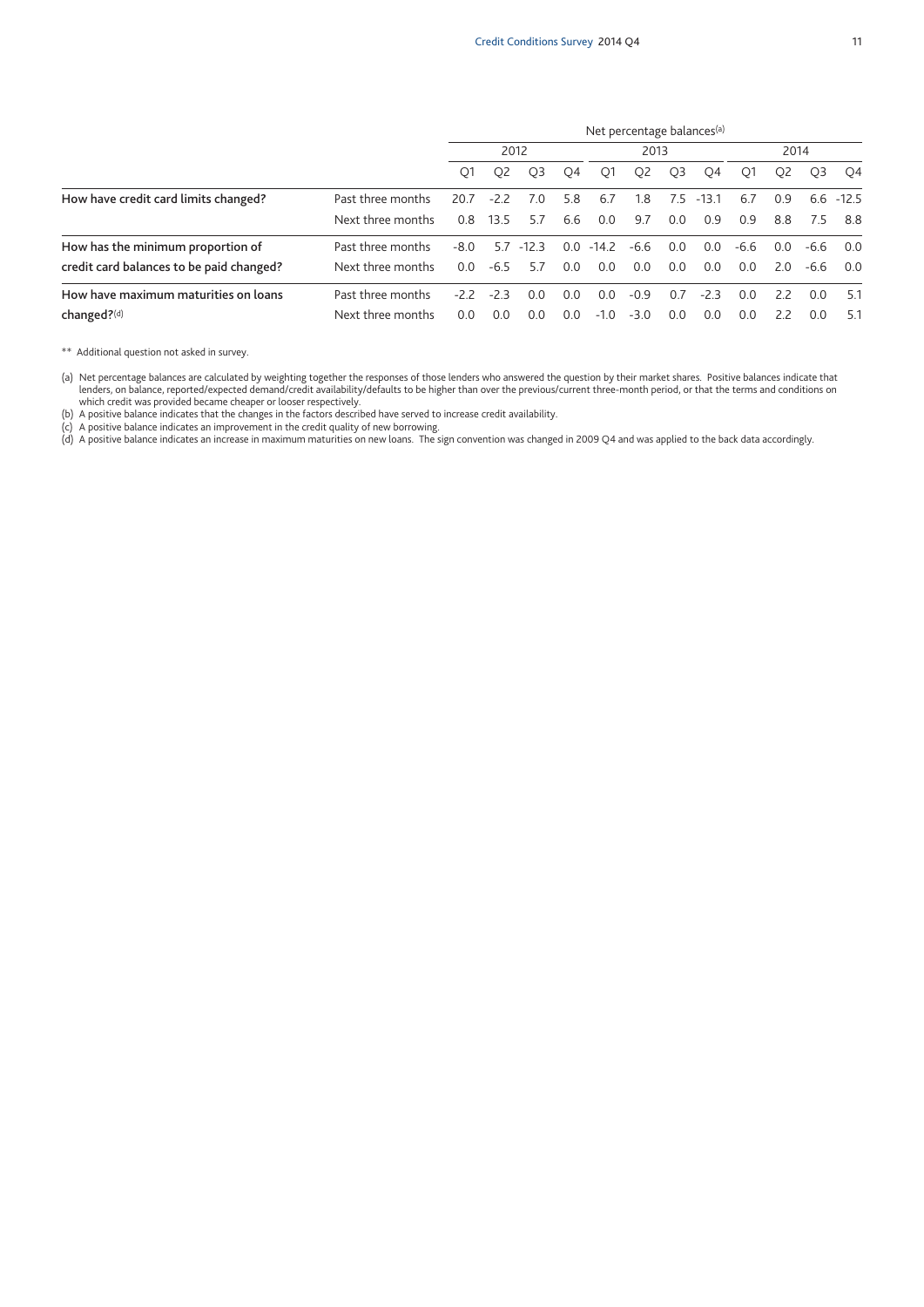## **Annex 3 Corporate lending questionnaire results**

To calculate aggregate results, each lender is assigned a score based on their response. Lenders who report that credit conditions have changed 'a lot' are assigned twice the score of those who report that conditions have changed 'a little'. These scores are then weighted by lenders' market shares. The results are analysed by calculating 'net percentage balances' — the difference between the weighted balance of lenders reporting that, for example, demand was higher/lower or terms and conditions were tighter/looser. The net percentage balances are scaled to lie between ±100. This annex reports the net percentage balance of respondents for each question in the corporate lending questionnaire, including specific questions for private non-financial corporations (PNFCs) and other financial corporations (OFCs).

Positive balances indicate that lenders, on balance, reported/expected demand/credit availability/defaults to be higher than over the previous/current three-month period, or that the terms and conditions on which credit was provided became cheaper or looser respectively.

Where the survey balances are discussed, descriptions of a 'significant' change refer to a net percentage balance greater than 20 in absolute terms, and a 'slight' change refers to a net percentage balance of between 5 and 10 in absolute terms. Survey balances between 0 and 5 in absolute terms are described as unchanged.

The first Credit Conditions Survey was conducted in 2007 Q2 and additional questions have been included since 2007 Q4. A full set of results is available in Excel on the Bank's website at

**www.bankofengland.co.uk/publications/Pages/other/monetary/creditconditions.aspx.**

|                                                            |                   | Net percentage balances <sup>(a)</sup> |                                 |                |        |        |                |                |                |      |                |                |         |
|------------------------------------------------------------|-------------------|----------------------------------------|---------------------------------|----------------|--------|--------|----------------|----------------|----------------|------|----------------|----------------|---------|
|                                                            |                   |                                        |                                 | 2012           |        |        | 2013           |                |                | 2014 |                |                |         |
|                                                            |                   | Q1                                     | Q <sub>2</sub>                  | Q <sub>3</sub> | Q4     | Q1     | Q <sub>2</sub> | Q <sub>3</sub> | Q <sub>4</sub> | Q1   | Q <sub>2</sub> | Q <sub>3</sub> | Q4      |
| How has the availability of credit provided to             | Past three months | $-2.6$                                 | $-3.2$                          | $-5.5$         | 29.4   | 12.3   | 14.2           | 8.5            | 22.2           | 12.7 | 4.8            | 2.6            | 2.0     |
| the corporate sector overall changed?                      | Next three months | $-6.4$                                 | 0.7                             | 2.6            | 14.9   | 3.1    | 3.5            | 9.7            | 16.1           | 14.4 | 13.7           | 1.7            | 3.6     |
| of which: commercial real estate sector                    | Past three months | $-7.5$                                 | $-71$                           | $-3.0$         | 10.4   | 1.7    | 14.4           | 0.7            | 14.8           | 14.6 | $-0.9$         | $-0.9$         | 3.9     |
|                                                            | Next three months | $-20.7$                                | $-0.3$                          | 5.2            | 15.4   | 2.4    | 13.9           | 2.6            | 0.1            | 15.8 | 2.8            | $-0.9$         | 3.9     |
| How have commercial property prices affected               | Past three months |                                        | $-16.7 -15.0 -21.7 -39.4$       |                |        | 1.0    | 1.2            | 2.6            | 23.2           | 14.5 | 2.5            | 2.3            | 22.4    |
| credit availability to the commercial real estate          | Next three months |                                        | $-16.3$ $-17.8$ $-12.3$ $-13.6$ |                |        | 1.7    | 0.0            | 1.4            | 2.6            | 2.5  | 2.5            | 0.0            | 3.7     |
| sector, and/or secured lending to PNFCs?                   |                   |                                        |                                 |                |        |        |                |                |                |      |                |                |         |
| Factors contributing to changes in credit availability:(b) |                   |                                        |                                 |                |        |        |                |                |                |      |                |                |         |
| changing economic outlook                                  | Past three months | -8.4                                   | $-4.2$                          | 1.0            | $-0.1$ | 6.4    | 17.1           | 6.2            | 22.2           | 18.2 | 32.5           | 24.3           | 4.2     |
|                                                            | Next three months | $-3.6$                                 | $-3.4$                          | $-3.0$         | $-0.1$ | 6.4    | 38.5           | 29.4 24.8      |                | 19.9 | 32.5           | 10.6           | $-17.9$ |
| changing sector-specific risks                             | Past three months | $-3.1$                                 | $-2.8$                          | $-3.8$         | 0.0    | 0.0    | 1.1            | 0.0            | 3.0            | 5.7  | 2.4            | $-0.4$         | 6.1     |
|                                                            | Next three months | $-1.9$                                 | $-4.9$                          | $-1.7$         | 0.0    | $-0.8$ | 7.0            | 0.6            | 1.8            | 5.7  | 12.0           | $-2.1$         | $-1.5$  |
| market share objectives                                    | Past three months | $-2.1$                                 | 4.0                             | 2.8            | 2.9    | 8.1    | 7.2            | 11.8           | 21.3           | 20.0 | 19.2           | 9.9            | 8.1     |
|                                                            | Next three months | $-1.5$                                 | 5.6                             | 2.8            | 0.8    | 8.1    | 17.0           |                | 19.4 25.2      | 20.6 | 22.2           | 8.1            | 8.1     |
| market pressures from capital markets                      | Past three months | 8.3                                    | $-0.3$                          | 6.9            | 0.0    | 7.3    | 8.8            | 8.2            | 22.3           | 12.8 | 16.8           | 14.2           | 8.1     |
|                                                            | Next three months | $-1.3$                                 | $-4.3$                          | 0.5            | 5.8    | 7.3    | 7.5            |                | 19.2 20.6      | 12.8 | 18.0           | 7.2            | 0.0     |
| changing appetite for risk                                 | Past three months | $-3.1$                                 | $-3.8$                          | $-1.4$         | 2.1    | 7.8    | 1.8            | $-1.1$         | 16.7           | 11.8 | 4.5            | 1.7            | 13.1    |
|                                                            | Next three months | $-1.9$                                 | $-0.5$                          | 0.5            | 0.7    | 7.8    | 1.4            | 9.9            | 16.0           | 14.9 | 14.9           | 0.0            | 0.9     |
| tight wholesale funding conditions                         | Past three months | 2.1                                    | $0.0^{\circ}$                   | $-10.4$        | 9.2    | 4.6    | $-1.5$         | 0.0            | 0.0            | 11.4 | $-2.7$         | 7.0            | 0.0     |
|                                                            | Next three months | $-5.8$                                 | $-25.1$                         | 21.5           | 7.9    | $-5.9$ | 0.0            | 0.0            | $-7.5$         | 0.0  | $-2.7$         | 0.0            | 0.0     |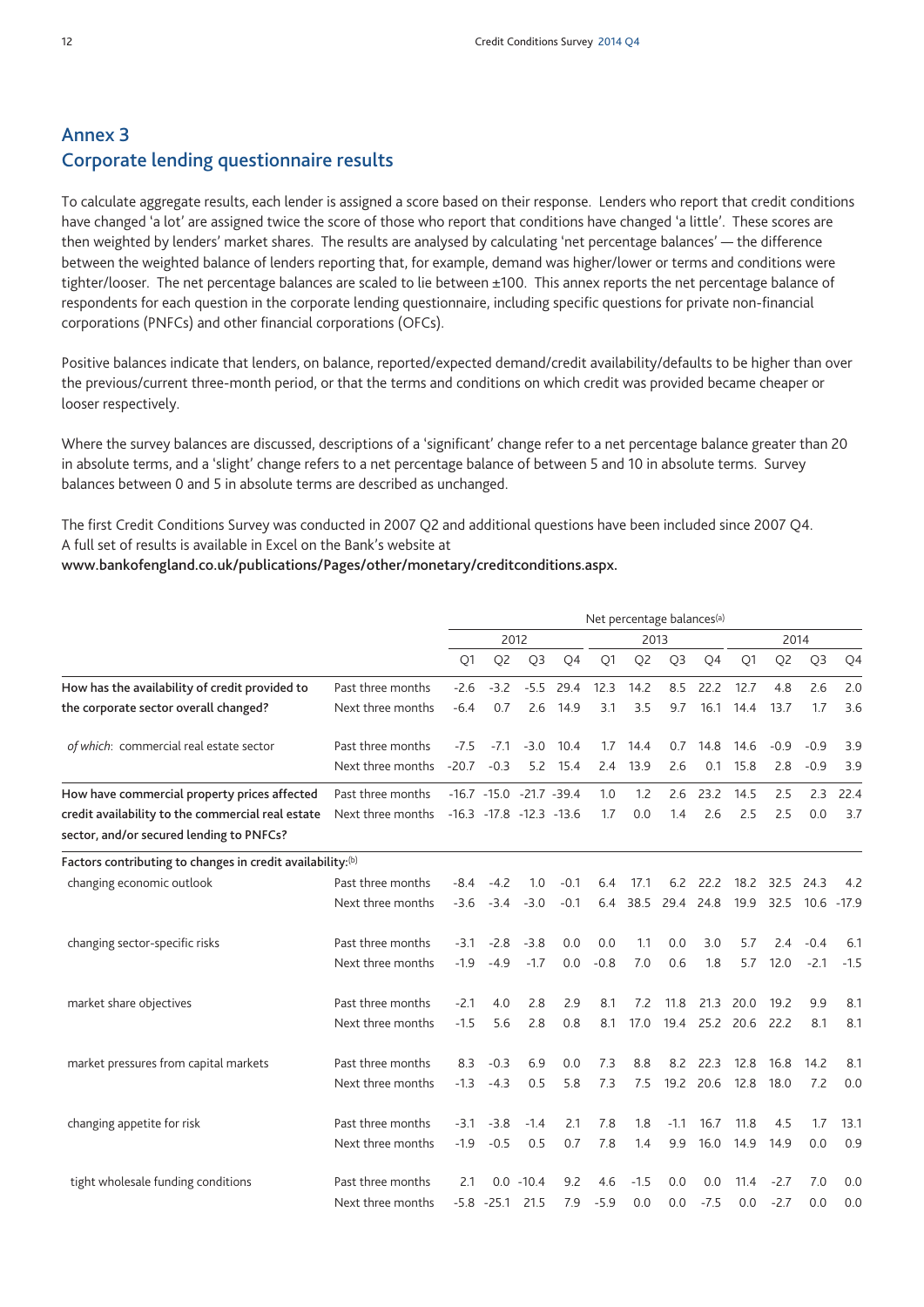|                                                                   |                                        |         |                        |                | Net percentage balances <sup>(a)</sup> |                   |                  |                                                              |                                                |                  |                |                           |                |  |
|-------------------------------------------------------------------|----------------------------------------|---------|------------------------|----------------|----------------------------------------|-------------------|------------------|--------------------------------------------------------------|------------------------------------------------|------------------|----------------|---------------------------|----------------|--|
|                                                                   |                                        |         |                        | 2012           |                                        |                   |                  | 2013                                                         |                                                | 2014             |                |                           |                |  |
|                                                                   |                                        | Q1      | Q <sub>2</sub>         | Q <sub>3</sub> | Q4                                     | Q1                | Q <sub>2</sub>   | Q3                                                           | Q4                                             | Q1               | Q <sub>2</sub> | Q3                        | Q <sub>4</sub> |  |
| How has the availability of credit provided to                    | Past three months                      | $-2.2$  | 0.8                    | 0.8            | 5.6                                    | 0.7               | 6.6              | 3.2                                                          | 12.7                                           | 7.6              | 4.9            | $-9.4$                    | 0.0            |  |
| small businesses changed?                                         | Next three months                      | 0.9     | 0.8                    | 2.6            | 6.5                                    | 0.7               | 6.6              | 15.4                                                         | 13.9                                           | 1.9              |                | $-9.4 - 13.0$             | $-11.8$        |  |
| How has the availability of credit provided to                    | Past three months                      | $-3.1$  | $-1.3$                 | 0.9            | 20.2                                   | 4.5               | 13.1             | 4.7                                                          | 0.6                                            | 0.6              | 3.6            | 2.4                       | 0.6            |  |
| medium PNFCs changed?                                             | Next three months                      | $-2.2$  | 0.8                    | 2.8            | 17.4                                   | 3.1               | 2.1              | 6.6                                                          | 2.8                                            | 1.8              | 10.3           | 0.6                       | 4.3            |  |
| How has the availability of credit provided to                    | Past three months                      | $-3.1$  | $-1.4$                 | 0.0            | 17.5                                   | 12.9              | 23.2             | 2.5                                                          | 13.1                                           | 11.5             | 5.9            | 1.5                       | 14.9           |  |
| large PNFCs changed?                                              | Next three months                      | $-4.9$  | 0.7                    | 2.7            | 18.3                                   | 13.8              | 6.9              | 11.0                                                         | 23.4                                           | 11.5             | 5.9            | $-0.2$                    | 3.5            |  |
| How has the proportion of loan applications                       | Past three months                      | $-2.0$  | 14.5                   | $-1.5$         | 4.2                                    | 9.8               | 18.4             | 8.5                                                          | 16.5                                           | 15.4             |                | $7.5 - 14.9$              | $-0.7$         |  |
| from small businesses being approved changed?                     | Next three months                      | 0.9     | 0.8                    | 0.0            | 3.3                                    | 0.7               | 4.0              | 12.8                                                         | 12.1                                           | 0.6              |                | $-11.9 - 12.1$            | 2.4            |  |
| How has the proportion of loan applications                       | Past three months                      | $-4.6$  | 2.0                    | $-2.4$         | 0.7                                    | $-3.1$            | $-0.4$           | $-1.7$                                                       | 0.6                                            | 1.2              | 7.3            | 9.1                       | $-1.2$         |  |
| from medium PNFCs being approved changed?                         | Next three months                      | 0.9     | 0.0                    | 14.4           | 6.2                                    | 5.8               | $-1.1$           | 0.6                                                          | 1.2                                            | 7.3              | 9.1            | 10.9                      | 1.2            |  |
| How has the proportion of loan applications                       | Past three months                      | $-3.8$  | $-1.0$                 | $-1.2$         | 0.0                                    | $-3.1$            | 2.6              | $-1.7$                                                       | 0.6                                            | 0.3              | 4.4            | 0.9                       | $-0.8$         |  |
| from large PNFCs being approved changed?                          | Next three months                      | $-1.8$  | $-1.6$                 | 0.7            | 5.5                                    | 0.7               | $-1.1$           | 0.6                                                          | 1.2                                            | $-0.3$           | 5.0            | 3.4                       | $-0.2$         |  |
| Has there been a change in average credit                         | Past three months                      | 19.7    | 12.7                   | 0.2            | $-0.8$                                 | 1.2               | $-2.2$           | 0.4                                                          | 0.0                                            | $-0.9$           | $-7.6$         | $-4.5$                    | 6.6            |  |
| quality on newly arranged PNFC borrowing<br>facilities? $(c)$     | Next three months                      | 15.1    | 12.7                   | $-6.0$         | 0.0                                    | $-0.8$            | $-0.9$           | $-0.9$                                                       | 0.0                                            | $-0.9$           | $-0.9$         | $-4.5$                    | 0.0            |  |
| Has there been any change in 'target hold'                        | Past three months                      | 24.2    | 13.1                   | 1.3            | $-6.1$                                 | $-11.8$           | $-5.1$           |                                                              | $-5.2$ $-12.2$ $-10.8$ $-13.5$                 |                  |                | $-7.4$                    | $-13.8$        |  |
| levels associated with corporate lending?                         | Next three months                      | 12.4    | $-0.3$                 | 4.8            | 0.7                                    | 0.0               | $-4.5$           | $-6.3$                                                       |                                                | $-9.5 - 10.0$    | $-7.9$         | $-7.2$                    | $-0.6$         |  |
| How have loan tenors on new corporate                             | Past three months                      | $-10.0$ | $-1.5$                 | $-7.0$         | $-11.7$                                | 0.0               | $-1.7$           | $-1.1$                                                       | 23.8                                           | 11.2             | 11.3           | 10.5                      | 2.9            |  |
| loans changed? <sup>(d)</sup>                                     | Next three months                      | $-2.3$  | $-1.3$                 | $-5.5$         | 0.0                                    | 0.0               | $-1.7$           | 11.3                                                         | 13.9                                           | 11.2             | 14.7           | 11.1                      | $-0.2$         |  |
| Has there been a change in draw-downs on                          | Past three months<br>Next three months | $-2.4$  | $-0.1$                 | $-2.0$         | $-1.1$<br>1.5                          | 1.6<br>$-2.4$     | $-0.2$<br>$-0.2$ | $-13.2$                                                      | $-9.8$<br>$-1.1$                               | $-1.1$<br>$-0.2$ | $-2.0$         | 2.3<br>2.7                | $-1.0$         |  |
| committed lines by PNFCs?                                         |                                        | 4.9     | 1.5                    | 1.5            |                                        |                   |                  | 3.0                                                          |                                                |                  | 7.5            |                           | $-0.8$         |  |
| How has the default rate on loans to<br>small businesses changed? | Past three months<br>Next three months | $-1.3$  | $1.4 - 15.9$<br>$-6.8$ | 8.3<br>6.0     | 9.3<br>6.1                             | $-22.2$<br>$-0.7$ | 26.5<br>$-0.7$   |                                                              | $2.7 - 22.3$<br>$0.5 - 14.4$                   | 0.6              | $8.4 - 18.6$   | 8.4<br>$-0.6 -14.9 -10.8$ | $-33.8$        |  |
|                                                                   |                                        |         |                        |                |                                        |                   |                  |                                                              |                                                |                  |                |                           |                |  |
| How has the default rate on loans to                              | Past three months                      | 17.7    | 2.1                    | 1.6            |                                        | 24.7 -13.6        | $-0.6$           |                                                              | $-3.7$ $-3.3$ $-12.8$ $-14.1$ $-10.4$ $-11.9$  |                  |                |                           |                |  |
| medium PNFCs changed?                                             | Next three months                      | 21.9    | $0.0\,$                | 13.5           | 9.4                                    | 11.2              |                  | $2.1 - 15.9 - 5.4$                                           |                                                | 9.4              | $-2.1$         | $-4.0$                    | $-1.4$         |  |
| How has the default rate on loans to                              | Past three months                      | 6.9     | $-6.8$                 | 11.3           |                                        | $30.7 -11.2$      | 4.0              |                                                              | 9.9 -10.5 -7.6 -25.5 -23.7 -15.1               |                  |                |                           |                |  |
| large PNFCs changed?                                              | Next three months                      | 7.5     | 18.8                   | 6.4            | 7.3                                    | 0.7               | $-1.5$           |                                                              | $-3.1$ $-4.5$ $-12.9$ $-13.3$ $-18.4$ $-13.6$  |                  |                |                           |                |  |
| How has loss given default on loans to                            | Past three months                      | 8.6     | 5.9                    | 0.0            |                                        | $0.0 -14.0$       |                  | $7.2 -12.6 -11.9$                                            |                                                | 0.6              |                | $-3.7 -3.7$               | $-3.0$         |  |
| small businesses changed?                                         | Next three months                      | $-2.3$  | 0.0                    | 0.0            | 0.0                                    | $-0.7$            |                  | $-0.7$ 10.9 $-11.9$                                          |                                                | 0.6              | $-3.1$         | -3.0                      | $-3.0$         |  |
| How have losses given default on loans                            | Past three months                      | 11.6    | 2.2                    | 0.7            | 14.3                                   | $-8.6$            |                  | 12.5 -13.0 -11.3                                             |                                                |                  |                | 1.0 -23.1 -23.3 -17.6     |                |  |
| to medium PNFCs changed?                                          | Next three months                      |         | 21.5 14.8              | 15.1           | 0.2                                    |                   |                  | $-2.1$ $-11.5$ $-12.4$ $-13.0$ $-15.3$ $-10.4$ $-9.2$ $-2.3$ |                                                |                  |                |                           |                |  |
| How have losses given default on loans                            | Past three months                      | 7.0     | 0.0                    | 14.1           | 12.4                                   | 4.1               | 0.2              |                                                              | $-3.3$ $-12.5$ $-14.8$ $-23.3$ $-23.9$ $-16.8$ |                  |                |                           |                |  |
| to large PNFCs changed?                                           | Next three months                      | 20.3    | 13.3                   | 5.7            | $-0.7$                                 | 9.9               | $-0.7$           |                                                              | $-1.5$ $-13.1$ $-13.6$ $-9.3$ $-9.4$           |                  |                |                           | -2.4           |  |
| How has demand for credit card lending from                       | Past three months                      | $-1.5$  | 10.4                   | 0.5            | 11.7                                   | 11.7              | 10.4             |                                                              | $21.8 - 26.2 - 4.7$                            |                  |                | 3.6 23.3                  | 2.3            |  |
| small businesses changed?(e)                                      | Next three months                      | 20.9    |                        | $-1.4$ 10.4    | 9.8                                    | 21.5              | 10.4             | 9.4                                                          |                                                | 11.2 18.0        |                | 23.1 17.4                 | 8.5            |  |
| How has demand for other unsecured lending                        | Past three months                      | $-15.8$ |                        |                |                                        |                   |                  | 12.1 n.a.* n.a.* n.a.* n.a.* 24.4 20.0 -2.3                  |                                                |                  |                | $8.0 - 11.7$              | 0.0            |  |
| from small businesses changed?(e)                                 | Next three months                      | 15.8    |                        |                |                                        |                   |                  | 0.0 n.a.* n.a.* n.a.* n.a.* 16.1 20.3 22.0                   |                                                |                  |                | 10.4 12.3                 | $-7.5$         |  |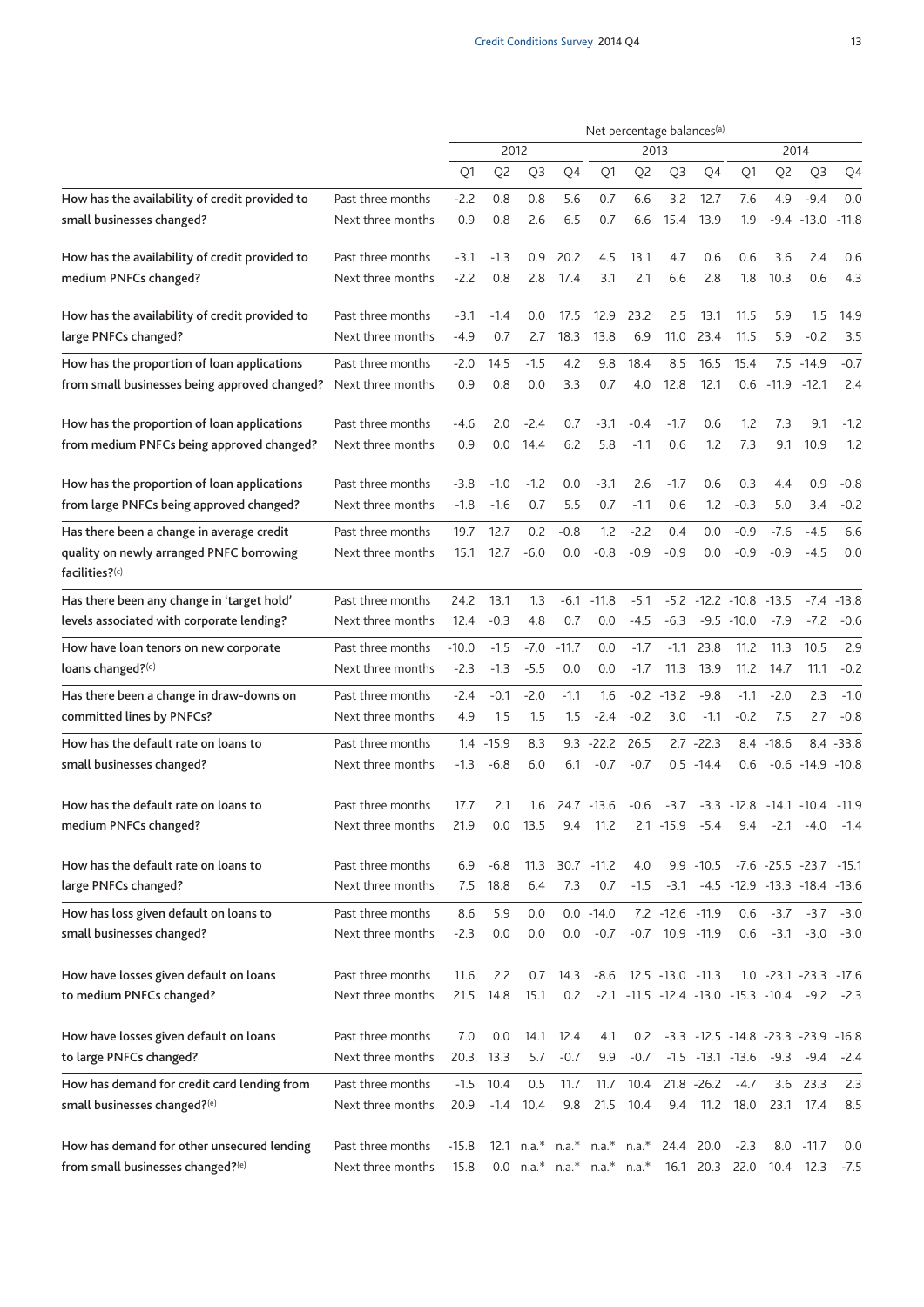|                                                                                   |                          | Net percentage balances <sup>(a)</sup> |                     |                        |               |               |                |          |                |        |                     |              |         |  |  |  |
|-----------------------------------------------------------------------------------|--------------------------|----------------------------------------|---------------------|------------------------|---------------|---------------|----------------|----------|----------------|--------|---------------------|--------------|---------|--|--|--|
|                                                                                   |                          |                                        |                     | 2012                   |               |               | 2013           |          |                | 2014   |                     |              |         |  |  |  |
|                                                                                   |                          | Q1                                     | Q <sub>2</sub>      | Q <sub>3</sub>         | Q4            | Q1            | Q <sub>2</sub> | Q3       | Q <sub>4</sub> | Q1     | Q <sub>2</sub>      | Q3           | Q4      |  |  |  |
| How has demand for total unsecured lending                                        | Past three months        | $-3.7$                                 | 10.6                | $-2.2$                 | 8.7           | 7.6           | 10.6           |          | 22.2 - 18.4    | $-4.3$ | 4.3                 | 17.0         | 1.9     |  |  |  |
| from small businesses changed?(e)                                                 | Next three months        | 20.1                                   | $-1.2$              | 11.8                   | 8.5           | 22.5          | 9.1            | 10.5     | 12.7           |        | 18.7 20.8           | 16.5         | 5.5     |  |  |  |
|                                                                                   |                          |                                        |                     |                        |               |               |                |          |                |        |                     |              |         |  |  |  |
| How has demand for secured lending from                                           | Past three months        | $-20.1$                                | 15.3                | $-1.5$                 | $-7.5$        | $-11.2$       | 35.9           | 24.1     | 33.0           | $-2.3$ |                     | $-0.5 -26.1$ | 12.9    |  |  |  |
| small businesses changed?(e)                                                      | Next three months        | 17.7                                   | 0.0                 | 17.2                   | 2.0           | 28.5          | 6.9            | 8.7      | 11.5           | 18.9   | 19.9                | 13.1         | $-6.8$  |  |  |  |
|                                                                                   |                          |                                        |                     |                        |               |               |                |          |                |        |                     |              |         |  |  |  |
| How has overall demand for lending from                                           | Past three months        | $-16.6$                                |                     | 16.7 -13.4 -19.2 -27.7 |               |               | 11.1           | 16.9     | 3.6            | 13.4   |                     | 28.1 -12.5   | $-14.6$ |  |  |  |
| small businesses changed?(e)                                                      | Next three months        | 14.0                                   | 0.8                 | 0.8                    | 6.9           | 28.9          | 4.0            | 14.0     | 20.4           | 19.4   | 16.5                | 7.7          | $-4.6$  |  |  |  |
|                                                                                   |                          |                                        |                     |                        |               |               |                |          |                |        |                     |              |         |  |  |  |
| How has demand for lending from                                                   | Past three months        | $-5.9$                                 | $-2.9$              | $-2.8$                 | 5.5           | $-7.9$        | 20.5           | 14.0     | 33.7           | 25.6   | 25.8                | 29.4         | 31.8    |  |  |  |
| medium PNFCs changed?                                                             | Next three months        |                                        | 19.2 10.9           | 6.3                    | 5.2           | 15.6          |                | 6.3 26.2 |                |        | 16.3 22.2 21.8 21.4 |              | 21.2    |  |  |  |
|                                                                                   |                          |                                        |                     |                        |               |               |                |          |                |        |                     |              |         |  |  |  |
| How has demand for lending from                                                   | Past three months        |                                        | $-5.2 -14.9 -13.3$  |                        | 0.6           | 4.8           | 17.5           | $-3.0$   | 8.8            | 22.6   | 23.6                | 19.0         | 5.8     |  |  |  |
| large PNFCs changed?                                                              | Next three months        | $-8.0$                                 | $-6.7$              | 0.2                    | 3.7           | 29.4          | 26.5           | 21.9     | 28.1           | 29.9   | 11.4                | 10.7         | 5.6     |  |  |  |
| How has demand for lending from OFCs                                              | Past three months        | $n.a.***$                              | $-2.4$              | 10.7                   |               | $-6.8 - 13.5$ | 0.0            | 13.4     | 2.7            | 17.1   | 14.4                | 39.0         | 0.0     |  |  |  |
| changed?                                                                          | Next three months n.a.** |                                        | 0.0                 | $-0.6$                 | 0.0           |               | $6.9 - 13.5$   | 13.4     | 9.9            |        | 17.1 14.4 24.4      |              | 27.2    |  |  |  |
| What have been the main factors contributing to changes in demand for lending:(b) |                          |                                        |                     |                        |               |               |                |          |                |        |                     |              |         |  |  |  |
| mergers and acquisitions                                                          | Past three months        |                                        | $-19.6 -27.8 -10.7$ |                        | 10.4          | 6.4           | 27.1           | 12.8     | 14.3           | 27.0   | 36.0                | 28.9         | 43.2    |  |  |  |
|                                                                                   | Next three months        | $-3.3$                                 |                     | $3.4 - 10.2$           | $0.4^{\circ}$ | 20.4          | 14.1           | 27.7     | 22.0           | 26.4   | 28.3                | 16.6         | 7.2     |  |  |  |
|                                                                                   |                          |                                        |                     |                        |               |               |                |          |                |        |                     |              |         |  |  |  |
| capital investment                                                                | Past three months        | $-19.1$                                | $-11.3$             | $-9.3$                 |               | $-3.2 -11.8$  | 4.0            | 23.9     | 31.2           | 17.9   | 19.5                | 13.9         | 5.0     |  |  |  |
|                                                                                   | Next three months        | $-1.6$                                 | $-1.3$              | $-6.5$                 | $-0.9$        | 3.9           | 2.8            | 19.4     | 37.6           |        | 25.2 24.6           | 3.8          | 3.9     |  |  |  |
|                                                                                   |                          |                                        |                     |                        |               |               |                |          |                |        |                     |              |         |  |  |  |
| inventory finance                                                                 | Past three months        | $-14.6$                                | $-9.9$              | $-7.8$                 | 0.0           | 3.6           | 0.7            | $-0.5$   | 31.5           | 22.2   | 11.9                | 10.8         | $-0.9$  |  |  |  |
|                                                                                   | Next three months        | $-0.6$                                 | 0.0                 | 0.7                    | 3.1           | 3.9           | 0.7            | 22.8     | 25.6           | 6.0    | 13.5                | 3.8          | 0.0     |  |  |  |
| balance sheet restructuring                                                       | Past three months        | $-11.1$                                | $-6.1$              | 7.2                    | 11.8          | 16.8          | 13.4           | 7.3      | 7.1            | 5.2    | 1.0                 | 3.2          | 4.5     |  |  |  |
|                                                                                   | Next three months        | 3.0                                    | 1.2                 | $-0.8$                 | 3.2           | 2.2           | 7.9            | 8.0      | 8.1            | 28.4   | $-1.8$              | 1.3          | 4.5     |  |  |  |
|                                                                                   |                          |                                        |                     |                        |               |               |                |          |                |        |                     |              |         |  |  |  |
| commercial real estate                                                            | Past three months        | $-19.5$                                | $-6.5$              |                        | $-5.2 - 10.0$ | 4.5           | $-7.9$         | 23.3     | 29.4           | 26.9   | 29.3                | 25.7         | 30.0    |  |  |  |
|                                                                                   | Next three months        | $-17.0$                                |                     | $-3.8$ $-12.3$ $-12.9$ |               | 16.5          | $-11.3$        | 27.7     | 28.0           | 39.8   | 28.7                | 20.7         | 15.6    |  |  |  |
| How have spreads on loans to                                                      | Past three months        |                                        | -6.4 -13.1          | $0.0\,$                | $-2.0$        | 12.0          | $-1.2$         | 6.7      | 7.9            | 3.3    | 3.1                 | 3.0          | 3.0     |  |  |  |
| small businesses changed?                                                         | Next three months        |                                        |                     | -8.1 -21.1 -9.0        | $-2.0$        | 6.2           | 0.0            | 0.0      | 0.0            | 3.3    | $-4.7$              | 3.0          | 3.0     |  |  |  |
|                                                                                   |                          |                                        |                     |                        |               |               |                |          |                |        |                     |              |         |  |  |  |
| How have fees/commissions on loans to                                             | Past three months        | 0.0                                    |                     | $-1.4 - 12.7$          | 1.5           | $-7.4$        | 7.8            | 7.9      | 0.0            | 0.0    |                     | $0.0 -13.0$  | 13.0    |  |  |  |
| small businesses changed?                                                         | Next three months        |                                        | $-8.1 - 12.9$       | 0.0                    | $-0.7$        | 7.4           | 0.0            | 0.0      | 0.0            | 0.0    | 0.0                 | 13.0         | 0.0     |  |  |  |
| How have collateral requirements for loans                                        | Past three months        | 0.0                                    | 0.0                 | 0.0                    | 0.0           | 0.0           | 0.0            | 0.0      | 0.0            | 0.0    | 0.0                 | 0.0          | 0.0     |  |  |  |
| to small businesses changed?                                                      | Next three months        | 0.0                                    | 0.0                 | 0.0                    | 0.0           | 0.0           | 0.0            | 0.0      | 0.0            | 0.0    | 0.0                 | 0.0          | 0.0     |  |  |  |
|                                                                                   |                          |                                        |                     |                        |               |               |                |          |                |        |                     |              |         |  |  |  |
| How have maximum credit lines for                                                 | Past three months        | 0.0                                    | 0.0                 | 0.0                    | 0.0           | 0.0           | 0.0            | 0.0      | 7.9            | 0.0    | 0.0                 | 0.6          | 0.6     |  |  |  |
| small businesses changed?                                                         | Next three months        | 0.9                                    | 0.0                 | 0.0                    | 0.0           | 0.0           | 0.0            | 2.6      | 0.0            | 0.0    | 0.0                 | 0.0          | 0.0     |  |  |  |
|                                                                                   |                          |                                        |                     |                        |               |               |                |          |                |        |                     |              |         |  |  |  |
| How have loan covenants for                                                       | Past three months        | $-2.8$                                 | $-3.7$              | 0.0                    | 0.0           | 0.0           | 0.0            | 0.0      | 0.0            | 0.0    | 0.0                 | 4.8          | 5.1     |  |  |  |
| small businesses changed?                                                         | Next three months        | $-0.9$                                 | $-0.8$              | 0.0                    | 0.0           | 0.0           | 0.0            | 0.0      | 0.0            | 0.0    | 4.7                 | 0.0          | 0.0     |  |  |  |
| How have spreads on loans to medium                                               | Past three months        |                                        | $-33.1 - 39.8$      | $-5.5$                 | 29.8          | 39.1          | 7.9            | 23.1     | 25.5           | 14.7   | 35.2                | 29.7         | 41.7    |  |  |  |
| PNFCs changed?                                                                    | Next three months        |                                        | $-11.6 -27.7$       | $-1.4$                 | 19.3          | 13.4          | 0.0            | 16.8     | 13.9           | 23.9   | 29.1                | 22.2         | 10.3    |  |  |  |
| How have fees/commissions on loans to                                             | Past three months        |                                        | $-18.8 - 21.8$      | $-2.2$                 | 19.9          | 9.3           | 9.6            | 1.2      | 18.3           | 14.9   | 16.4                | 14.7         | 37.4    |  |  |  |
| medium PNFCs changed?                                                             | Next three months        |                                        | $-7.3 - 15.4$       | 0.0                    | 7.8           | 2.8           | $-0.7$         | 1.2      | 21.2           | 15.8   | 10.9                | 14.7         | 9.3     |  |  |  |
|                                                                                   |                          |                                        |                     |                        |               |               |                |          |                |        |                     |              |         |  |  |  |
| How have collateral requirements for loans                                        | Past three months        | $-4.8$                                 | $-0.7$              | 0.0                    | 0.0           | 0.0           | 0.0            | 1.5      | 0.9            | $-0.3$ | 0.6                 | 0.0          | 0.0     |  |  |  |
| to medium PNFCs changed?                                                          | Next three months        | $-6.9$                                 | $-1.9$              | 0.0                    | 1.2           | 0.0           | 0.8            | 2.2      | 0.6            | 0.0    | 1.8                 | 0.0          | 0.0     |  |  |  |